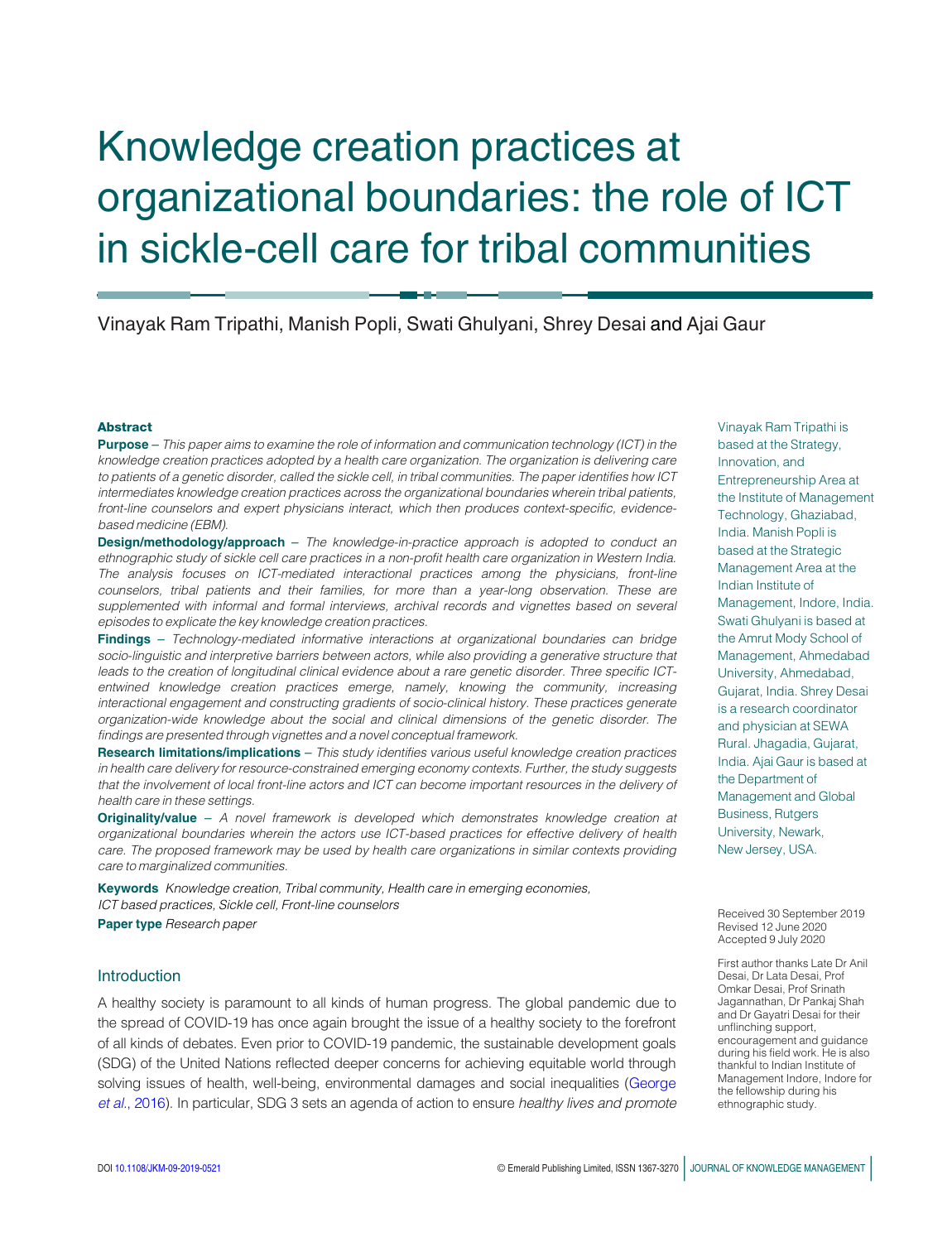*well-being for all at all ages* (UN Security General, 2019). This is indeed an ambitious goal requiring unprecedented efforts, particularly in countries that are resource-starved in health care infrastructure. While developed countries have established advanced infrastructure for knowledge management in health care, emerging economies lack in this domain. To that end, this paper sets out to understand the knowledge creation practices in the care of sickle cell disorder, which remains one of the most neglected genetic disorder having severe implications for maternal, newborn and child health in native communities globally (McGann *et al.*, 2016; Singh *et al.*, 2019; Ware, 2013). Health care systems, which provide care for sickle cell disorder in developed economies, have emphasized the role of information and communication technology (ICT) based practices for an effective transition between different care services within the hospital premise (Frost *et al.*, 2016). However, in emerging economies, this disorder continues to prevail among the marginal communities where institutional provisions of care remain constrained due to socio-economic, cultural and clinical factors (High-Level Committee Report, 2014).

A high prevalence rate of sickle cell among the tribal population of India and Africa accentuates the vulnerability of the marginalized groups (Colah *et al.*, 2015; Hockham *et al.*, 2018; Saxena *et al.*, 2017; WHO, 2006). In the tribal population, sickle cell presents more nuanced intersectionality of gender, life stage, economic condition and cultural context, all of which may pose severe challenges to achieving SDG #3 of the United Nations. The diverse representations of communities' history, individuals' subjective experiences of sickle cell disorder, linguistic and dialogical differences between the clinical and sociocultural contexts pose serious challenges to the creation of organization knowledge structures (Basu, 2000; High-level committee report, 2014). To overcome such challenges, we submit that an effective sickle cell care program should extend beyond clinical and socio-cultural boundaries to enable organizational knowledge creation through ICT interactional interventions at all the stages of care. Thus, in this paper, we examine *How does ICT enables and intermediate knowledge creation practices at the boundaries of the organizations, and How do ICT enabled interactions among actors of community and clinic to produce context-specific evidence for the delivery of health care?*

We situate our study in a non-profit health care organization, delivering sickle cell care to tribal communities to understand knowledge creation practices. We use Nonaka's (1994, pp. 23-25) proposition as the theoretical anchor, which suggests that knowledge creation necessitates consideration for organizational boundaries as a source of *tacit* knowledge. Further, knowledge creation requires continuous dialogue to create *''Ba,''* which refers to a physical, virtual and or mental form of a shared space for emerging relationships and experiences, thus providing an essential platform for knowledge creation (Nonaka and Konno, 1998, p. 40). Organizational knowledge structures emerge from:

- individual-level factors including social resources, patterns of conduct and communication;
- context; and
- knowledge creation process (Sheffield, 2008; Tsoukas and Vladimirou, 2001; Von Krogh *et al.*, 2012).

Integrating the ICT resources and knowledge assets among clinical and non-clinical actors would be necessary for effective health care delivery in emerging economies (Srivastava and Shainesh, 2015). Accordingly, we argue that organizations can leverage ICT to bridge fragmented knowledge of all actors (Bruni and Teli, 2007) such as expert physicians, frontline counselors, nurses, tribal patients and the community.

We do an ethnographic study [1] in a non-profit health care organization situated in Western India, which we refer to anonymously as the Voluntary Service Organization (VSO) [2]. VSO has been providing sickle cell care to the tribal population since 2011. Our study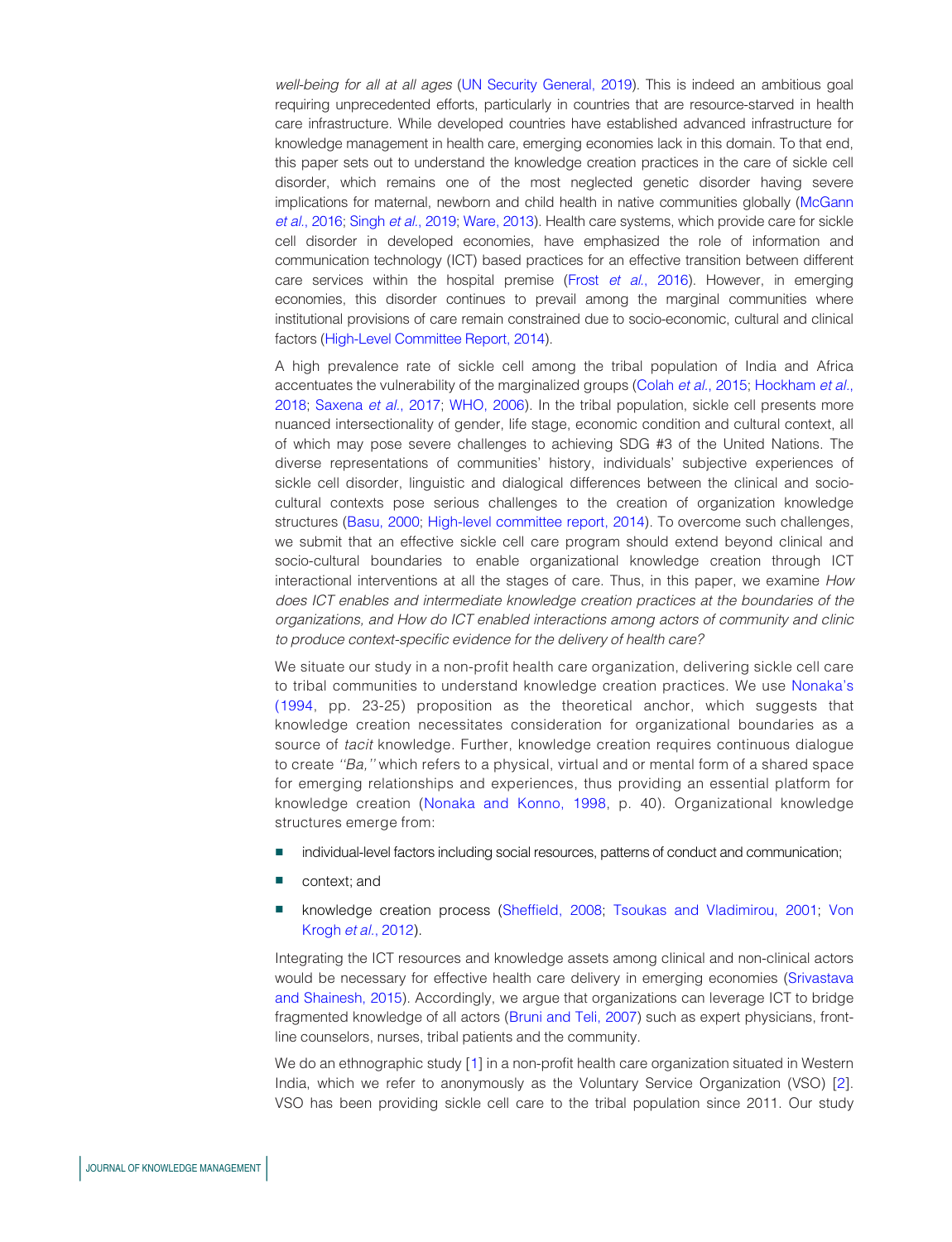reveals that technology-mediated interactions among the actors at organizational boundaries provide critical avenues capturing tacit knowledge. We develop an integrative framework that takes us toward a more comprehensive understanding of various levels of ICT mediated practices for the terminal need for knowledge creation in sickle cell care. This research leverages the rich ethnographic practices (Watson, 2011) such as prolonged observations, shadowing of actors, interviews and readings of archival records.

Our analyzes reveal that ICT based interactions among actors at organizational boundaries can be represented by three knowledge creation practices. First, practice about *knowing the community* involves listening, exchanging, translating and interpreting the various meanings of the social and clinical dimensions of the sickle cell disorder. With this knowledge, the VSO could bridge interactional and interpretive divides among the organizational actors and the tribal community. Moreover, by deploying such micro-practices, the technology-supported exchanges create a shared space to bridge the wedge between the clinic and tribal patients. Second, *increasing interactional engagement* explicates how repetitive visits to the clinic by patients and families, create knowledge structures which build on the common ground prepared among the actors. While the technological elements increasingly codify the explicit dimensions, the tacit dimensions create situated knowledge-in- practice. Third, ICT reduces the temporal loss of information by creating discursive digital clinical registers that support the *construction of a gradient of socio-clinical history* over the life cycle of this population cohort. This specialization in clinical care leads to the creation of a pool of registers reflecting personal and community-specific benchmarks which constitute evidence-based medicine (EBM), beyond organizational boundaries.

This study makes several important contributions. First, this study reveals that ICT intermediates knowledge creation at the intersections of clinical and socio-cultural complexities, which can help in generating knowledge structures. Second, in the delivery of care, actors (particularly the front-line counselors) create a shared space that brings community-specific features to create organizational knowledge. Specifically, technology entwined interactions help transform these front-line counselors as knowledge workers who record tacit information for the knowledge registers of the organization. While the first two elements are critical for the creation of internal organizational knowledge, the third practice could enable organizations to create knowledge for the larger field beyond its boundaries. In medical practice, this signifies the importance of contextual socio-cultural evidence (Serjeant, 2016), which is highly relevant for various similar institutions serving marginal communities in emerging economies.

In the next section, we present a situational report on sickle cell disorder. This is followed by the theoretical anchoring of the paper, which focuses on knowledge creation at organizational boundaries and the role of ICT based practices in the health care sector. We discuss the ethnographic methods in the subsequent section, and then present the findings in a series of vignettes describing patient and front-line counselor interactions. Finally, we put forth a conceptual framework demonstrating the role of ICT in knowledge creation practices and discuss the theoretical and practical implications of our research.

### Sickle cell disease

Sickle cell is a genetic blood disorder, clinically referred to as hemoglobinopathies, in which the red blood cell particles become hardened and brittle, deforming into a sickle shape, such that they do not last as long as normal red blood cells. It results in persistent anemic condition throughout the life of an affected individual and often results in higher mortality with clinical complications such as vaso-occlusive crises [3] and ischemic injury [4] (Nimgaonkar *et al.*, 2014). Across the globe, more than 250 million people suffer from the sickle cell (Hockham *et al.*, 2018; WHO, 2006). The disease affects even newborns; over 3,00,000 neonates are affected with sickle cell every year (Brousse *et al.*, 2014), of which 80% do not survive beyond five years of age (Rees and Brousse, 2016). This disease is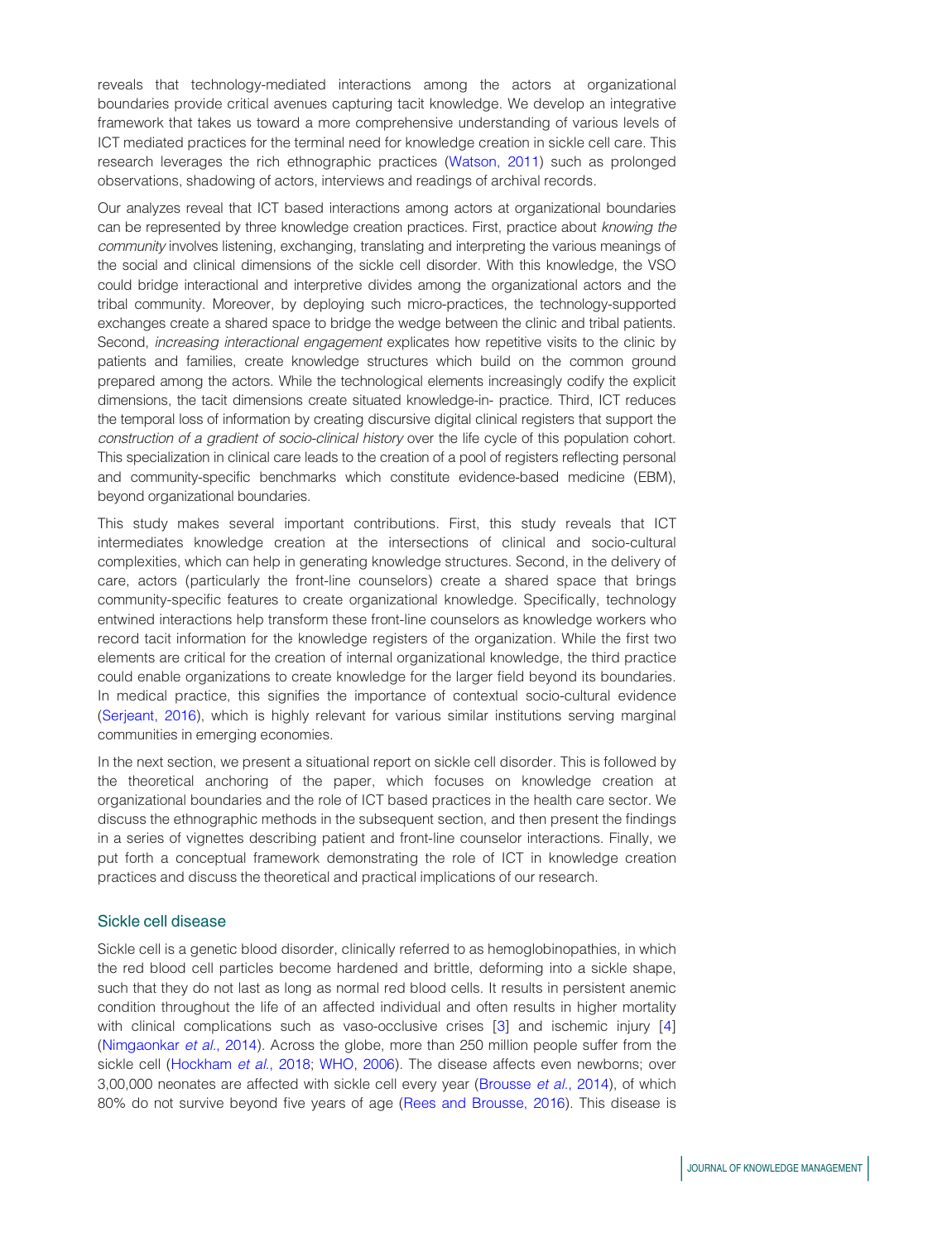distributed globally, including in America and Europe, but it is highly prevalent in marginal native communities of Africa and India (Ballas, 2001; Piel *et al.*, 2013; Rees and Brousse, 2016; WHO, 2006). Piel *et al.* (2013) project that the global burden of sickle cell is likely to increase, necessitating more attention toward its local variations that may require locally appropriate models of care (Serjeant, 2016).

In India, sickle cell reportedly affects a sizeable population, and a significant number of sickle cell disease patients belong to the tribal population (Saxena *et al.*, 2017). This tribal population, commonly called as *Adivasis* in India, constitute 8% of India's population (100 million approximately), is subjected to special provisions for their educational, economic and protective interests. However, many still suffer development gaps because of malnutrition and anemia (High-Level Committee Report, 2014). To date, there is no generalized protocol regarding the epidemic and clinical forms of sickle cell in local tribal communities also due to their social history and environmental determinants (Serjeant, 2016; Tewari *et al.*, 2015). Moreover, sickle cell manifests in women, children and adolescents differently and many sufferers prefer to seek care from alternate healers rather than expert physicians. However, we lack systematic evidence reflecting longitudinal studies of life events experienced by tribal patients diagnosed with sickle cell in India (Nimgaonkar *et al.*, 2014; Saxena *et al.*, 2017).

All these factors highlight an urgent need for understanding an organizational knowledge management approach, and VSO provides an ideal context to explore such practices associated with the management of sickle cell disease, evidence-based longitudinal care in cohorts of patients. VSO is one of the few organizations in India, which deploys information and communication technologies while screening, providing outpatient care and indoor admission and maintaining extensive communicative engagements to the sickle cell families and the local community. Accordingly, this study explores the ICT based practices adopted by VSO, which lead to organizational-wide knowledge creation and construction of clinical evidence for a larger field of care providers.

### Theoretical background: Knowledge creation at organization boundaries

Knowledge creation is defined as "the generation, development, implementation and exploitation of new ideas" (Mitchell and Boyle, 2010, p. 70). Knowledge creation requires multiple interactions and collaborations among actors. This process is contingent on crossover interactions beyond the formal boundaries of an organization as it determines the access to resources and actors (Nonaka, 1994; Nuruzzaman *et al.*, 2019; Schotter *et al.*, 2017). In the case of sickle cell, however, such cross-over interactions while accessing the health care institutions may be difficult due to deeper wedge on account of linguistic, social, economic, cultural and infrastructural barriers (Colah *et al.*, 2015). Highlighting the importance of dialogue among actors as an essential prerequisite, Nonaka (1994) argues that such interactions may facilitate knowledge creation. In what he referred as the "narrow boundary" of the organization, Nonaka (1994, p. 23) proposed that deliberate interaction with the external environment in the form of customers, suppliers and communities may become significant sources for the creation of organizational knowledge (Fayard, 2003; Nonaka *et al.*, 1996; Nonaka and Nishiguchi, 2001; Pedersen *et al.*, 2019; Schotter *et al.*, 2017). Further, the concept of "Ba" added a notion of shared space that helps in organizational knowledge creation through emerging relationships (Nonaka and Konno, 1998).

Conversion between tacit and explicit dimensions may enable knowledge creation (Nonaka, 1994; Nonaka and Konno, 1998). In this study, we explore how ICT enabled exchanges among clinical professionals and the tribal community shape the knowledge structures of the organization. We submit that the subjective aspects of disease along with social and community-based experiences would constitute tacit dimensions. ICT based practices may enable conversions of social, biographical and community-based facts leading to clinical knowledge and actions. Until now, the literature has investigated a limited role of ICT in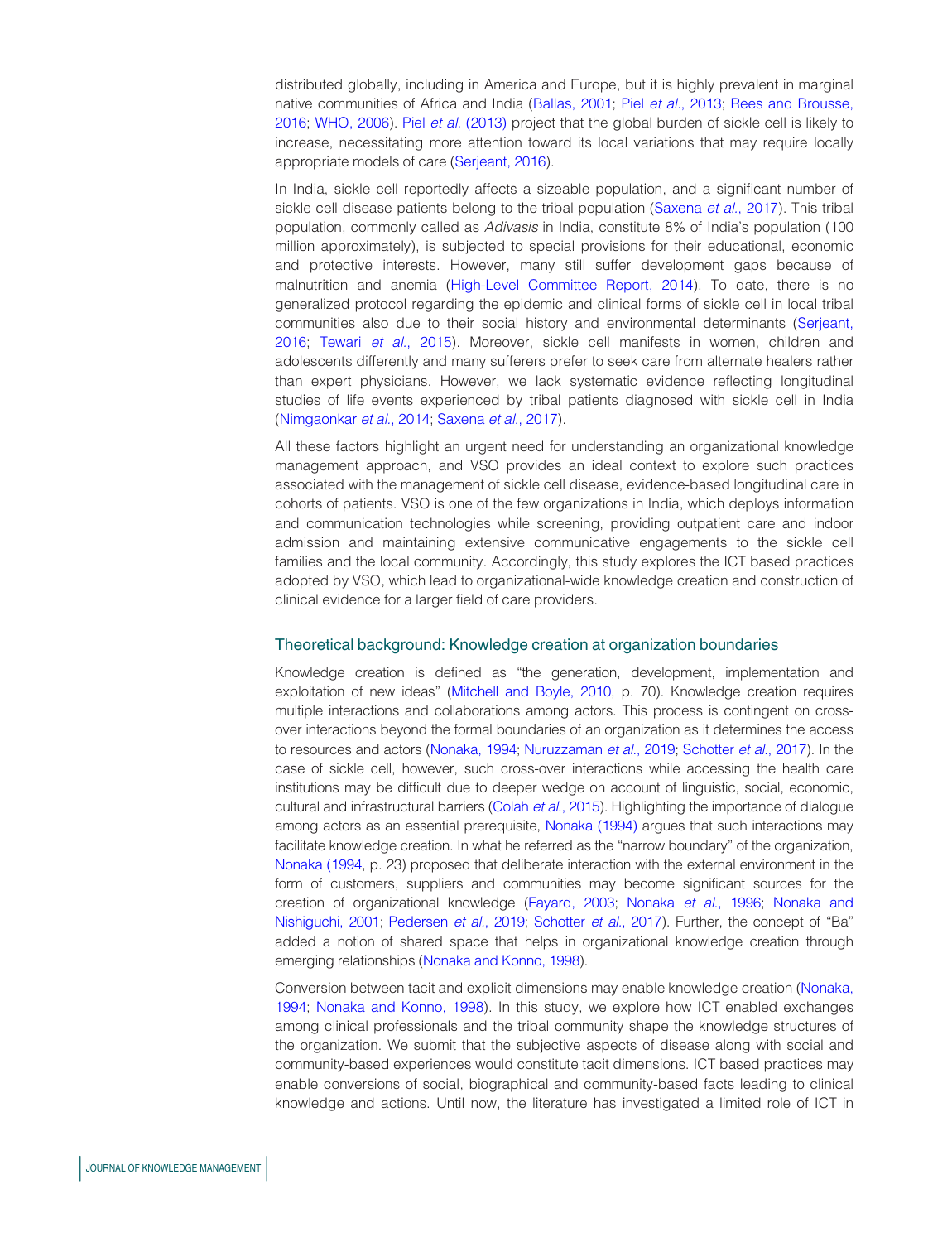health care facilities in emerging economies. Empirical evidence suggests that ICT based practices have strengthened health care delivery by enhancing communication and emergency responses in maternal care (Chib, 2010); preventing of diseases such as HIV/ AIDS by making large scale coalitions (Passerini and Wu, 2008); virtually connecting village doctors to formal doctors (Khan *et al.*, 2015); and designing better health care interventions (DeSouza *et al.*, 2014; Modi *et al.*, 2019). In a recent study, Singh *et al.* (2018) find that Web 2.0 methods such as blogs and social networking sites have provided better access to knowledge and increased knowledge sharing among health care professionals in India. While the above research has generated considerable insights, it remains confined in the professional boundaries of health care infrastructure. We submit that interactions with tribal communities having sickle cell experiences mobilize additional sources of tacitness which are rooted in their biographic-cultural-historical memory. We suggest that ICT based practices could provide opportunities for exchange between tribal population, suffering from the genetic disease of sickle cell and front-line workers in clinical settings leading to knowledge creation.

Prior studies that examine cross-functional teams (Carlile, 2002; Mitchell and Nicholas, 2006) or distributed systems (Lee and Cole, 2003) suggest that knowledge creation is a social process. As multiple social processes are embedded in the relationships of various actors, within and outside the organization (Liu and Meyer, 2018; Nonaka and Nishiguchi, 2001), we explore how the front-line counselors' practices, enabled by ICT systems, may integrate heterogeneously and dispersed external knowledge (Kraaijenbrink and Wijnhoven, 2008) to the organizational repertoire. In our context, the front-line counselors belong to the tribal community and may bring subjective experiences to the fore and narratively increase the possibility of developing an effective social architecture of knowledge transfer (Mitchell and Nicholas, 2006).

Technological resources facilitate collaborations and interactions (Passerini and Wu, 2008) by providing avenues for information recording, processing and communication among internal and external constituencies (Srivastava and Shainesh, 2015). Moving beyond translating tacit knowledge into explicit and standardized components (Nicolini *et al.*, 2008), ICT based systems can have generative roles (Leonardi, 2007) too, which may create multiple trajectories beyond new routines (Barley *et al.*, 2018). As an intriguing research area in the knowledge management domain (Gaur *et al.*, 2019), this study, therefore, seeks to understand how ICT based practices facilitate information integration at organizational boundaries (Venkitachalam and Busch, 2012). Based on the above, this study has two related research questions. First, we ask how does ICT enables and intermediates knowledge creation practices at the boundaries of the organizations and second, how do ICT enabled interactions among actors of community and clinic to produce context-specific evidence for delivery of health care?

### Methods

The data collection involved various ethnographic practices such as observations, shadowing, interviews and archival study (Gaur and Kumar, 2018; Leonardi, 2007; Watson, 2011) in sickle cell care between 2016–2018, in association with VSO. The surrounding area where we conducted the study, is populated by heterogeneous, rural, tribal communities and the weekly outpatient clinic provided consulting to patients from three states of western India. Since 2011, VSO began intensive sickle cell program, and in 2015, introduced ICT based processes in the patient care.

The data collection effort focuses on two main goals. First, it aims to identify the practices that build local organizational knowledge about a rare disorder. Second, it seeks insights into how technology influences these practices and produces different outcomes. In studying practices, it is important to observe what people do in interactions (Duvivier *et al.*, 2019; Leonardi, 2007; Nicolini, 2007; Watson, 2011) as it reflects the meaning-making and order activities. Such methods have been used to study ICT based interactional patterns in health care research (Srivastava and Shainesh, 2015).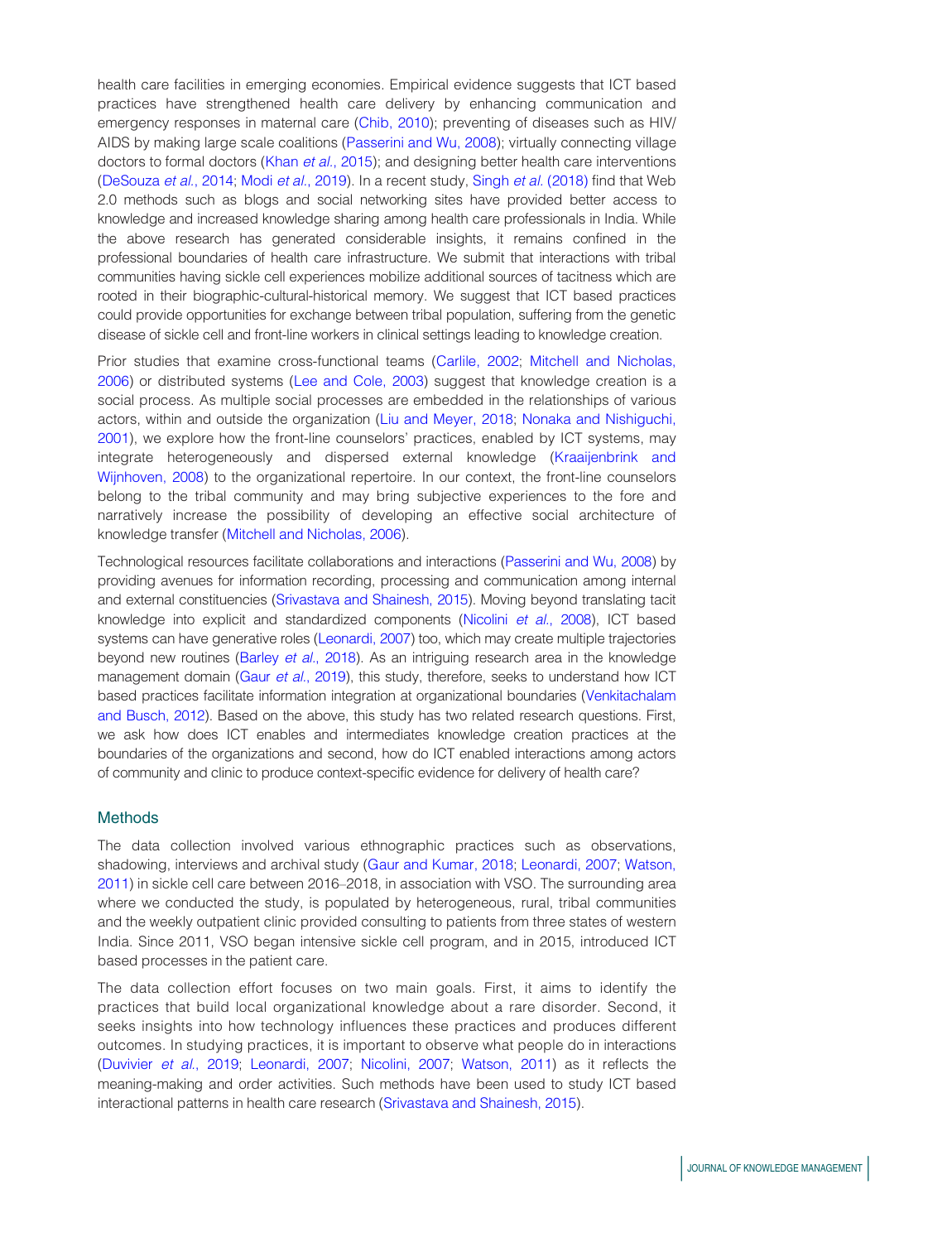Clinics characteristically are sites of fragmented, distributed knowledge (Bruni and Teli, 2007; Nicolini, 2011). The observations for this study involve the interactions and shadowing of actors within the outpatient clinic, which, in turn, support the construction of episodes of knowledge practices. Following Carlile (2002), we focus on objects that mediate interactions and their outcomes. In this sense, objects refer to material and technologies with which actors work, including clinical tools/machines, communication devices and information technologies (Leonardi, 2007). The outcomes obtained through their use might include initiating or registering patients for their outpatient visits, counseling, diagnoses, recording diagnostic parameters for experts to review and reminding patients of future visits. To complement this data, the authors also observed the sickle cell ward, which reveals intensive, complementary practices. These specific practices when mediated by ICT, are used in dynamically structuring the knowledge in this context.

Table 1 presents the details of data collection. The first author shadowed patients and frontline counselors on outpatient visit days (once in a week), shadowed the sickle cell front-line counselor during routine workdays, observed consultations and attended the research meetings. Detailed memos described the discursive episodes to reflect individual knowledge practices, as well as the interactions of the front-line counselor who made calls to patients or relatives before and after their visits to the clinic. We present these details in Appendix 1. The author team undertook informal and formal interviews with physicians, front-line counselors, patients and their relatives to elaborate on the practices. The analysis of the interactional pattern in an outpatient clinic, interview transcripts, published documents and archival

| Table 1<br>Data structure                                                                      |                                                                                                                                                                                                                                                                                                                                                                                                                                                                                    |  |
|------------------------------------------------------------------------------------------------|------------------------------------------------------------------------------------------------------------------------------------------------------------------------------------------------------------------------------------------------------------------------------------------------------------------------------------------------------------------------------------------------------------------------------------------------------------------------------------|--|
| Source                                                                                         | Details and purpose                                                                                                                                                                                                                                                                                                                                                                                                                                                                |  |
| Observation<br>The outdoor patient<br>consulting activity                                      | Shadowing the visiting patient (MB) in the process of outdoor consulting and diagnosing the daily routine<br>(Refer to Appendix 1 for detail)<br>Understanding the important interaction points and their role in education, narration and self- awareness<br>of the patient with regard to the processes                                                                                                                                                                          |  |
| <b>Frontline Counsellor's</b><br>technology-mediated<br>interaction in the clinic              | • Understanding the frontline counselor's routine with technology and human actors presented a complex<br>interplay between recording/maintaining information and clinical practice<br>Analyzing the pattern of technology enablement in communication and clinical practices in their daily routine                                                                                                                                                                               |  |
| <b>Frontline Counsellor's</b><br>$\bullet$<br>routine to contact<br>patients in a<br>community | • Shadowing frontline counselor during her routine day at work beyond the consulting activities. The focus was<br>on her reminders to the patients and their family about visiting the clinic through a mobile call<br>Understanding the nature of communication patterns over a mobile phone and how the reminders constitute<br>the recap of prior clinical visits at VSO<br>Understanding the difficulties in persuasion and practices to overcome the concerns of the patients |  |
| <i><b>Interviews</b></i><br>Doctor (3)                                                         | Understanding their interactive engagement and constructions of sickle cell care<br>With doctors, the focus was on understanding the clinical and communicative challenges in delivery of care                                                                                                                                                                                                                                                                                     |  |
| Frontline Counsellor (2)                                                                       | • With frontline counselors, the focus was on understanding their acquaintance with technology and its role in<br>their routine performance                                                                                                                                                                                                                                                                                                                                        |  |
| Patients including<br>family members (10)                                                      | With patients, the focus was to understand their life experiences with sickle cells and how they learned to<br>negotiate its complications. With family members, the focus was to comprehend their collective understanding<br>of the disease and role of care                                                                                                                                                                                                                     |  |
| <b>Archival Material</b><br>Technology app-<br>Tablet                                          | • Understanding the technological and interactive features available in the Tablet (Tab)<br>Understanding how the inputs from frontline counselors result in modified versions of the application<br>Understanding how these features relate to complexities of a clinical and social feature of the community<br>$\bullet$                                                                                                                                                        |  |
| Published papers                                                                               | Studying the scientific publications in journals and conference papers in detail along with routine<br>$\bullet$<br>academic meetings. These pointed toward a longitudinal emphasis on understanding the pattern in sickle<br>cell care, both at an individual and collective level                                                                                                                                                                                                |  |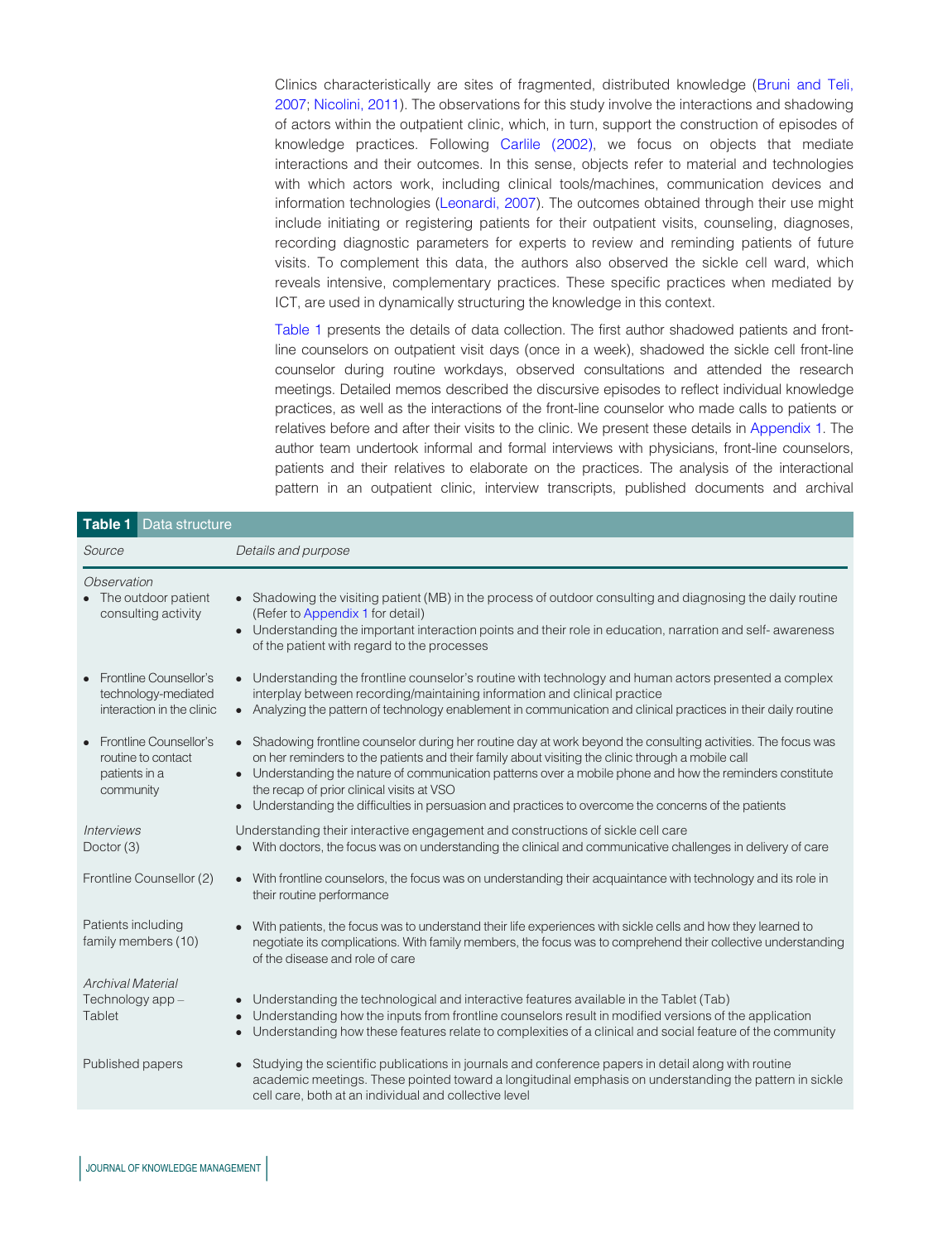materials helped reveal the knowledge practices of the organization. The interpretive data analysis (Nicolini, 2007; Schawartz-shea and Yanow, 2012) moved back and forth between emergent identified practices and the data. We also relied on published audio-visual aids and archives that reflect organizational practices. Finally, written vignettes depict the practices and inform a framework of knowledge practices related to sickle cell. In total, we had more than 100 h of observations to understand the practices. Additionally, we recorded 25 episodes of shadowing patients during outpatient clinic days.

During visits, patients' interaction points were distributed during the day, for different collective and individual purposes (Appendix 1). For example, interactions at registration tended to be individual and relational, unlike the collective audio-visual viewing participated in by patients and their relatives. The technology also varied, from non-interactive for the audio-visual viewing, to more dynamic and interactive tools during the counseling sessions.

To present these findings, vignettes offer an effective mechanism, as is common in practicebased ethnographic studies exploring knowledge creation (Carlile, 2002). That is, it can be difficult to reflect the range of observations present in ethnographic data, so vignettes are helpful to represent the richness of practices that technology facilitates in relation to sickle cell knowledge practices. The first vignette refers to a young sickle cell patient, for whom the sequence and pattern of interactions (detailed in separate scenes) accurately reflect the distributed, context-specific knowledge practices that the VSO undertakes to achieve various purposes. The second vignette addresses the front-line counselor's routine attempts to persuade patients to describe their sickle cell and complete scheduled visits. Finally, different observations inform the third vignette, which, thus, reveals collective learning from history and a group-level analysis of personal history. Additional vignettes are presented in Appendix 2.

### Vignette I: Shadowing in an outpatient clinic

### Scene 1

MB (acronym), 24-year male, reached the outdoor patient clinic at about 9:30 a.m. Past year, while accompanying his sister for her follow-up, he was diagnosed with sickle cell. He was requested by VSO to undergo screening as his sister was found to be a carrier of a sickle. As then, he has visited VSO at a prescheduled time; he received a call from *sister Roshni*, a frontline counselor at VSO, to remind him of his visit two days prior. *Sister Roshni* offers him a seat and asks him to hand over the file which he is carrying. The file contains a history of past visits with clinical and demographic details. She carefully reviews the last prescriptions and asks him to join a small group, sitting in the cubicle. The group watches a video [5] about sickle cell management in vernacular language in which the actors are staff members of VSO. MB exults:

I have seen this movie before. Here they show this to everyone. Look at him he is holding his ankle [pointing toward a visual about a person in pain]. It happens in the same way to me. People in the villages would think as if something has struck him and take him to Bhagat/Bhua [Local shamanic healers] [...]. I also used to wonder what happens when the ankle, wrist and other joints become the site of pain.

These audio-visual aids are viewed by 10-15 individuals including relatives of the patients in the front-line counselors' cubicle. The front-line counselor calls the names of the patients one by one. She is electronically registering the present patients in a Tablet and also filling the visit date in a new sheet in the paper file (offline). The conversation goes as follows:

Front-line Counselor (FC): How are you, brother? Any pain in between [as the last visit]?

MB: Yes.

FC: When did it happen and where did you take help from?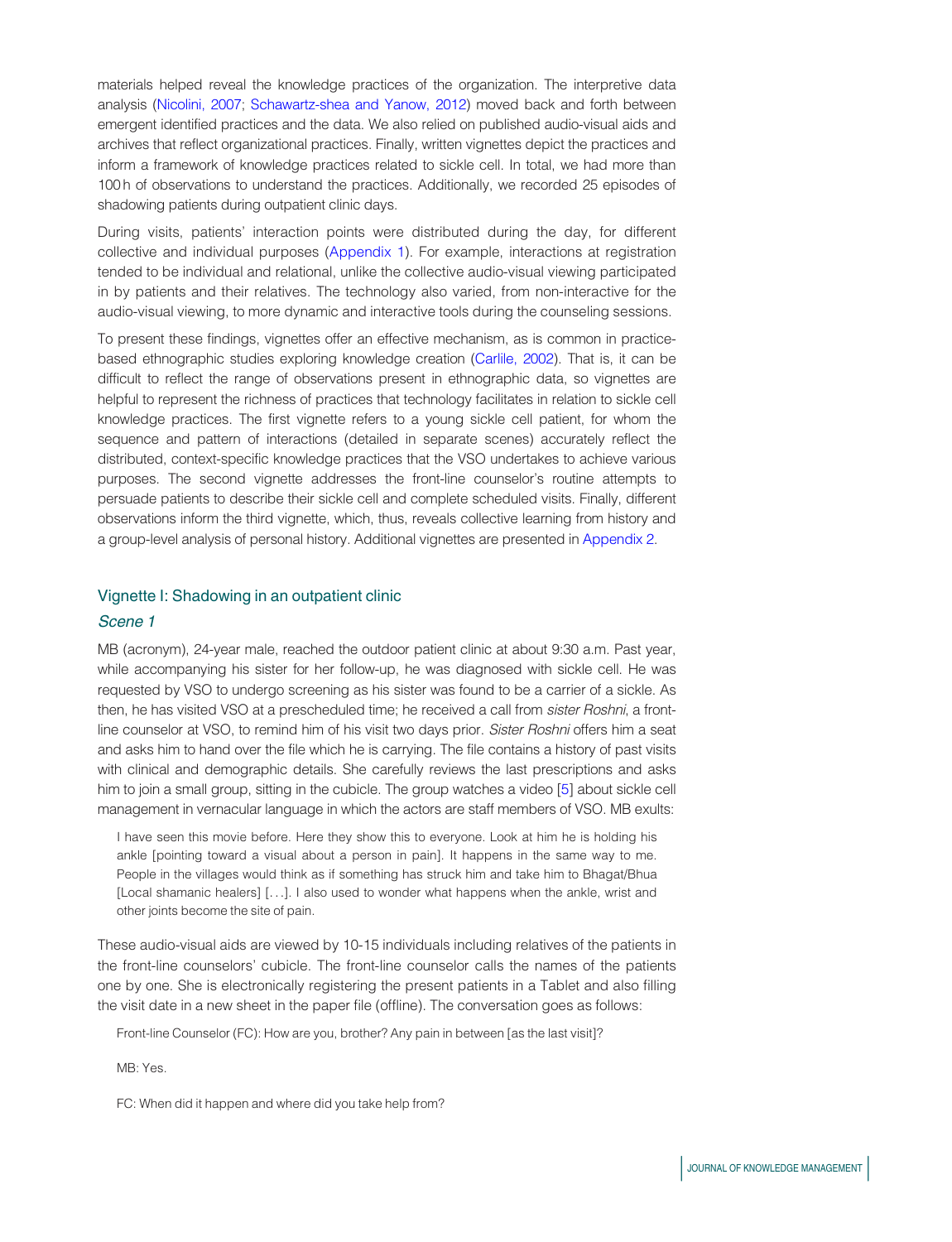MB: I was in the fields [agriculture], slowly I felt pain in my wrist and [point toward leg joints]. I could not work thereafter that day.

FC: Were you not taking medicine [vernacular language], the yellow-colored one?

MB: I was fine, could not see this [coming].

The counselor updated this information in Tablet in historical information and care-seeking page and asked him to describe it further. She also measured his weight, which was recorded in the paper file as well.

MB: I was feeling a bit of pain but thought it would go. My relatives had come, and they insisted on going accompanying them [to a local festival].

C: See brother, you should not avoid taking goli [medicine]. It is dangerous. I see that you needed BT [short form for blood transfusion] three months ago.

The FC to assert it more, showed him his clinical history by turning pages of his paper file and asked him not to ignore it. She also urged him to visit any other clinic in an emergency with this file if a crisis were to arise. The front-line counselor wrote down the prescription of diagnosis for the visit and asked MB to proceed to the laboratory. Meanwhile, the number of patients registered increased to 30 by 10:30 a.m.

### Scene 2

MB returns to the outdoor patient area and hands over the diagnostic reports to the counselor. The report contains an HPLC [6] record of the blood sample, liver profile and some more biochemical tests. She informed the first author that this patient's sickle cell ratio has stabilized, compared to last year's records, when he was hospitalized multiple times and indicating some improvement. She explained to the patient:

FC: Your report looks good, brother. However, do not ignore pain; otherwise, you will have to be admitted again. Whenever the pain increases call me. My number is written here [pointing to contact details mentioned in file].

MB: Yes, sister.

By the time, more than 50 patients have registered, and others are watching the video.

### Scene 3

At 12:30, in the consulting room, the doctor is sitting and around 10 patients are waiting and holding their diagnostic report and paper files. Children are sitting with their guardians, mostly women and the front-line counselor takes her seat to the right of a long table placed in the center of the room. The room is a makeshift consulting space, otherwise used for gynecological exams. The counselor calls the names of the patients and asks the children to sit with their parents on the chairs. She calls the name of MB:

Doctor: How are you, brother? Looks weak [...] is everything fine? Not eating well now, a day?

MB: [smiles].

Doctor [turning page of the file to locate day-wise diagnostic report]: Your condition seems fine but be careful [...] in this weather.

Usually, during the rainy season, the pain episodes are expected to rise in general and the counselor informs that during this season, VSO receives the maximum number of indoor admissions with a pain crisis: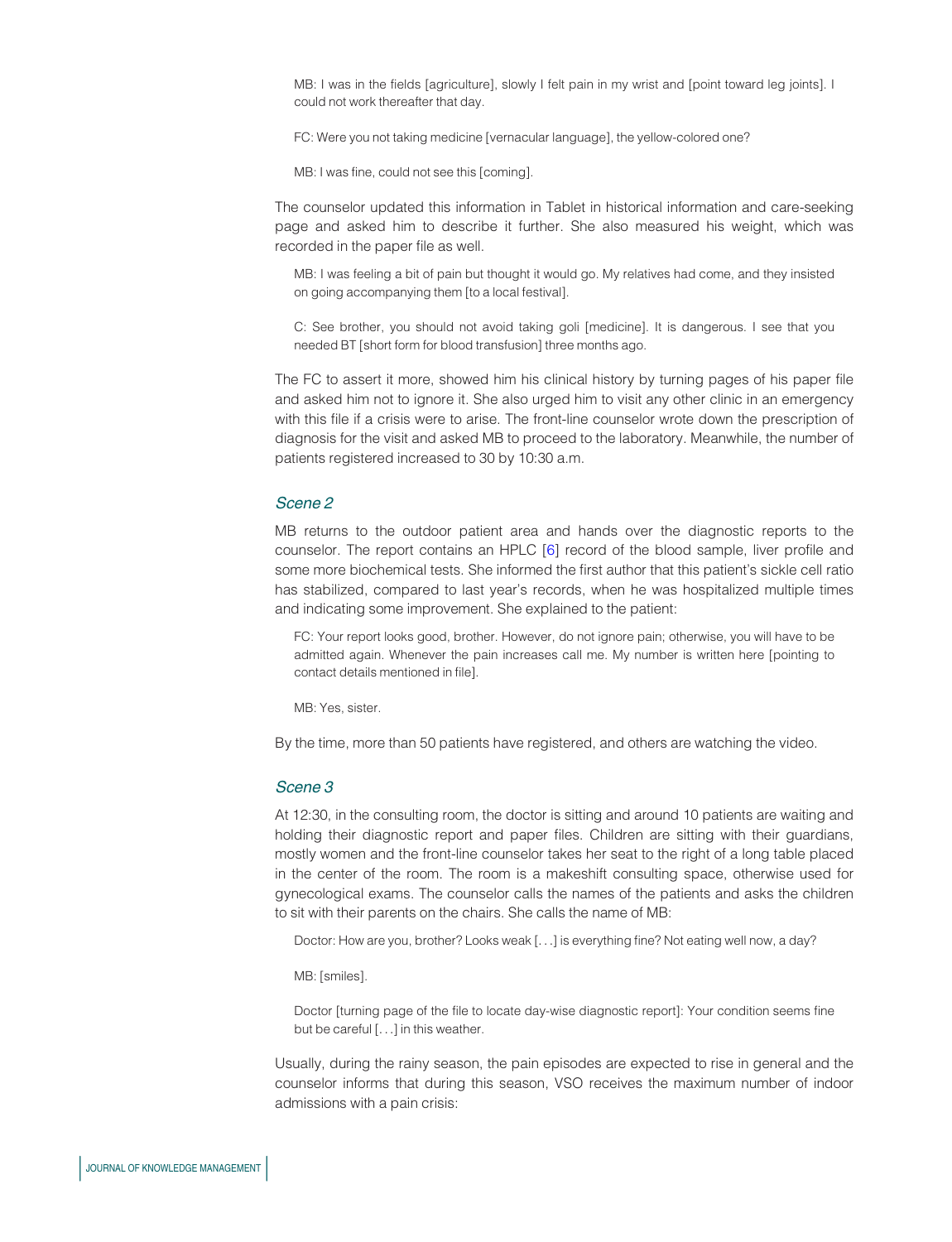C: He was in pain some time ago [...].

Doctor: How come brother? Not taking medicines?

MB: I was keeping fine, it happened suddenly that day.

Doctor: You remember, last time I told you not to miss medicines [asks the front-line counselor to remind everyone about the schedule of medicine].

FC: Past year, he was admitted 3–4 times, and underwent a blood transfusion.

MB: I visited the doctor in my village, and he gave me an injection.

The doctor asks him to come to a secluded chamber for examination. The doctor checks his abdomen and asks MB to check himself. This is done to educate the patient about an enlarged spleen, called splenomegaly, which coincides with discomfort. The doctor writes a prescription and asks him to talk to the front-line counselor again. In that interaction, the front-line counselor explains the dosage for the medication and the schedule of administration, then enters these details into the Tablet. The medicine is prescribed for three months.

### Findings: Insights from Vignettes

### Vignette I: Actors interacting with information communication and technology

Table 2 provides a summary of how ICT mediates interactions in the outdoor patient clinic. To understand the role of ICT, we focus on actors' interactions and the influence of technology. Notably, in a situated manner, the video helped in educating the patients and their relatives about multiple dimensions of sickle cell disease. The content is delivered in the vernacular language, which helps connects with the patients. It depicts sickle cell symptoms and thereby translates clinical impacts into a local context. It highlights the hereditary nature of the disease, the social stigma prevalent in the community, the emergent nature of crises and clinical care. In this clinical space, the collective visualization by patients and their families helps reduce the interpretive variation and divide between local and clinical perspectives on sickle cell. The actors in the video are VSO's staff members, and this helps in reducing the community's fear of a clinic and depicts clinical consulting as a place shared by the physician, the front-line counselor, patients and families. The physical features and sequence of interactions in clinics are designed to reduce barriers between experts and the lay community. The preceding counseling and audio-visual aids also create a conducive environment of empathy and support, co-experienced by multiple visitors to the clinic. One physician, thus, imagines that patients believe "sharing the space with other patients [...] gives a sense that I am not alone [...] there are others like me."

By placing the moments of pain as central to the narrative, the interactions also rely on technology to discursively link an embodied experience to technical insights. Each patient's version of the intensity of pain, its location and the place – such as an agricultural field in the vignette, where they experience it, reflect their construction of the sickle cell, signifying the social-functional nature of the disease. Front-line counselors do not discount these mundane details of felt experiences but instead register the experiences diligently in the Tablet. Registering such episodes using a technological interface conveys the significance of the experiential accounts. The VSO's knowledge practices value such experiences as a critical input to the framework of care. These elements in interaction are tacitly bound to the context and cannot be ignored in practice. As a senior physician explains:

Sickle cell is a genetic disease and unique to communities globally [...] [though] needs genotype correlates with the phenotype [...] but we cannot undermine how the community relates to the pain, we need to talk and listen. At times we struggle [...] and asking them to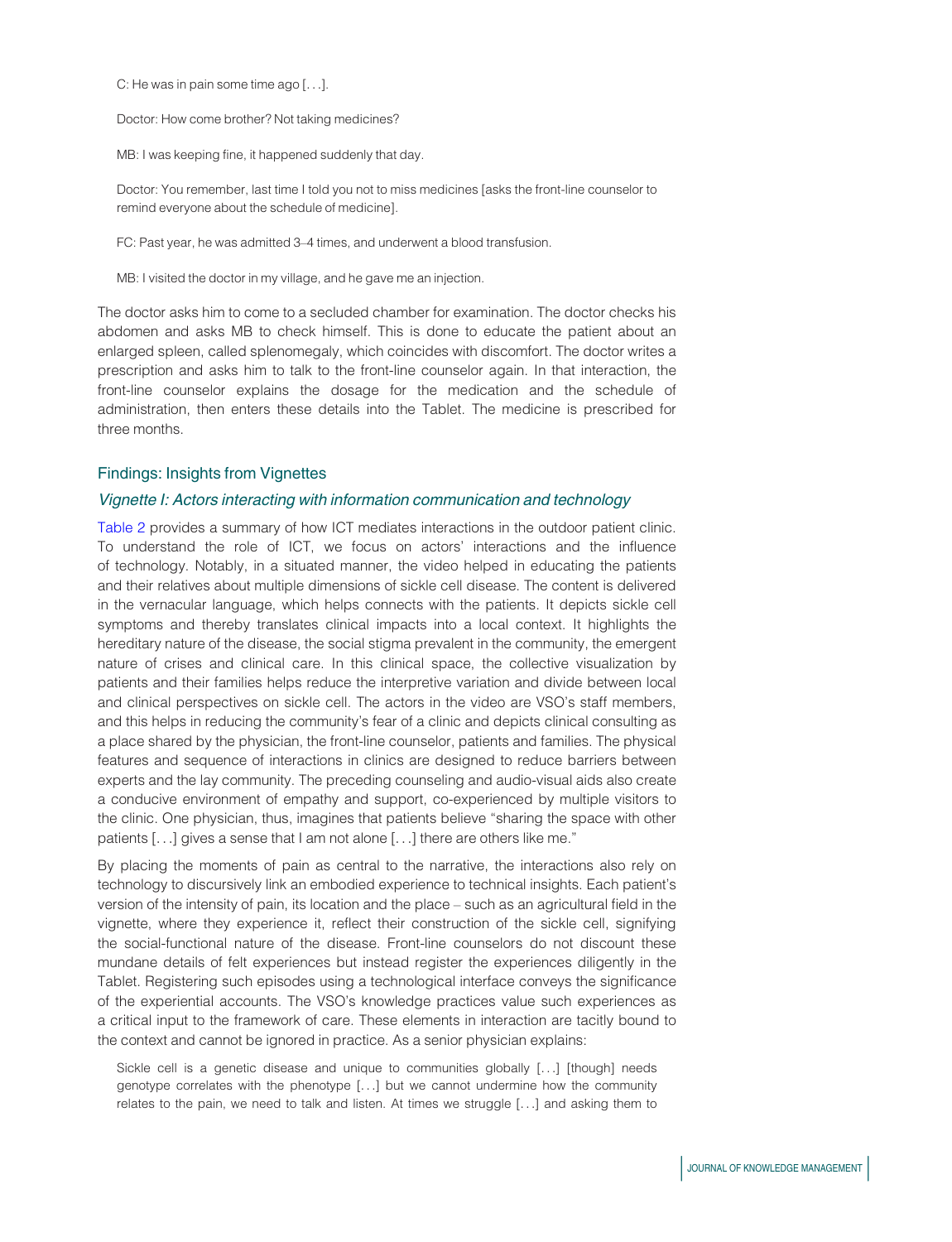| Table 2 Technology mediated interactions in the outdoor patient clinic                            |                                                                                                                                                                                                                                              |                                                                                                                                                                                                                                                                                         |  |  |
|---------------------------------------------------------------------------------------------------|----------------------------------------------------------------------------------------------------------------------------------------------------------------------------------------------------------------------------------------------|-----------------------------------------------------------------------------------------------------------------------------------------------------------------------------------------------------------------------------------------------------------------------------------------|--|--|
| Interactional detail                                                                              | Means (object/technological artefact)                                                                                                                                                                                                        | End outcome                                                                                                                                                                                                                                                                             |  |  |
| Reminder call for visiting the clinic<br>on a scheduled time                                      | Mobile phone and Tablet app<br>reminders                                                                                                                                                                                                     | Interacting with the patients and their family members on<br>a phone call to schedule the next visit and enquiring<br>about the sickle cell experiences in-between visits                                                                                                               |  |  |
| Motivating family members of<br>patients/carriers to undergo sickle<br>cell screening             | Diagnostic tools and entries in the<br>registers maintained for patients'<br>families                                                                                                                                                        | Screening the spread of disease and extent of<br>transmission within the family and community on a larger<br>level                                                                                                                                                                      |  |  |
| Showing sickle cell awareness<br>video in groups                                                  | Audio-visual devices such as<br>television, pen-drive and video-player                                                                                                                                                                       | Educating and translating the various social and clinical<br>dimensions of sickle cell. It signals through visual<br>artefacts about the genetic nature of sickle cell disorder;<br>demystifying the local constructions and cultural<br>practices and the reason for pain among others |  |  |
| Enrolling members from tribal<br>communities for Outpatient clinic<br>using Tablet and paper file | Tablet App – a new page created and<br>details are copied to paper file<br>simultaneously. The paper file<br>records the frontline counselor's<br>reflections and some quick<br>information that she may need during<br>patient interactions | Creating new folders/pages in the consulting history<br>Detailed records of reflections and quick access to<br>information                                                                                                                                                              |  |  |
| Invoking the memory of previous<br>pain episodes                                                  | New page to register the intermittent<br>pain account                                                                                                                                                                                        | Bringing memory from past into current conversation to<br>link past embodied experiences. Such linkages in time<br>generate a rich clinical account of sickle cell care                                                                                                                 |  |  |
| Elaborating the meaning of<br>diagnostic parameters                                               | Entries in the diagnostic report and<br>correlating it with past data to create<br>a digital temporal register                                                                                                                               | Translating the meaning of current diagnostic<br>parameters and creating knowledge paths to attend the<br>symptoms. Linking the pain with the season sensitizes<br>the environmental linkage of the sickle cell discomfort                                                              |  |  |
| Exchanging phone numbers                                                                          | Paper file and phone                                                                                                                                                                                                                         | Reducing distance by enabling continuous<br>communication between community and clinic                                                                                                                                                                                                  |  |  |
| Consulting in a collective manner                                                                 | Heterogeneous assemblage of<br>technology, expertise, community                                                                                                                                                                              | Creating a collective environment of learning and<br>solidarity to help through clinical cooperation                                                                                                                                                                                    |  |  |

express is very important [...] the severity of pain, its effect, place and [...] economic hardships [...] all counts.

Then the physician and front-line counselors translate the meaning of their current diagnostic readings in combination with past experiences of embodied discomfort. Mutual transfers of social-clinical worlds, thus, represent technologically mediated accomplishments in practice. The technology and its artefacts stabilize knowledge structures for sickle cell care by supporting the links between clinical meaning and experiential accounts, which then are registered within the body of organizational knowledge.

Furthermore, ICT affects the front-line counselor's routine care provision. She draws on situated features to encourage patients to watch the video. Considering the diversity of patients, the film connects to the experiences of the audience while educating the group. A patient's assertion that "people in the village feel differently" highlights that not all practices are commonly experienced. During interactions, the front-line counselor digitally registers the account of pain episodes and other details between the visits and also notes it in the paper file. She is cognizant that each patient had received a reminder call from her which is recorded in her Tablet as well. Reminding and registering the patient creates a continuum of technologically assisted tasks; these reminders account for much of her workday and are critical aspects for organizing the sickle cell care. As one physician recalls:

We used to collectively visualize that merely mentioning a future appointment [in patients file] will not work [...] given the socio-economic difficulties [in the tribal community] [...] more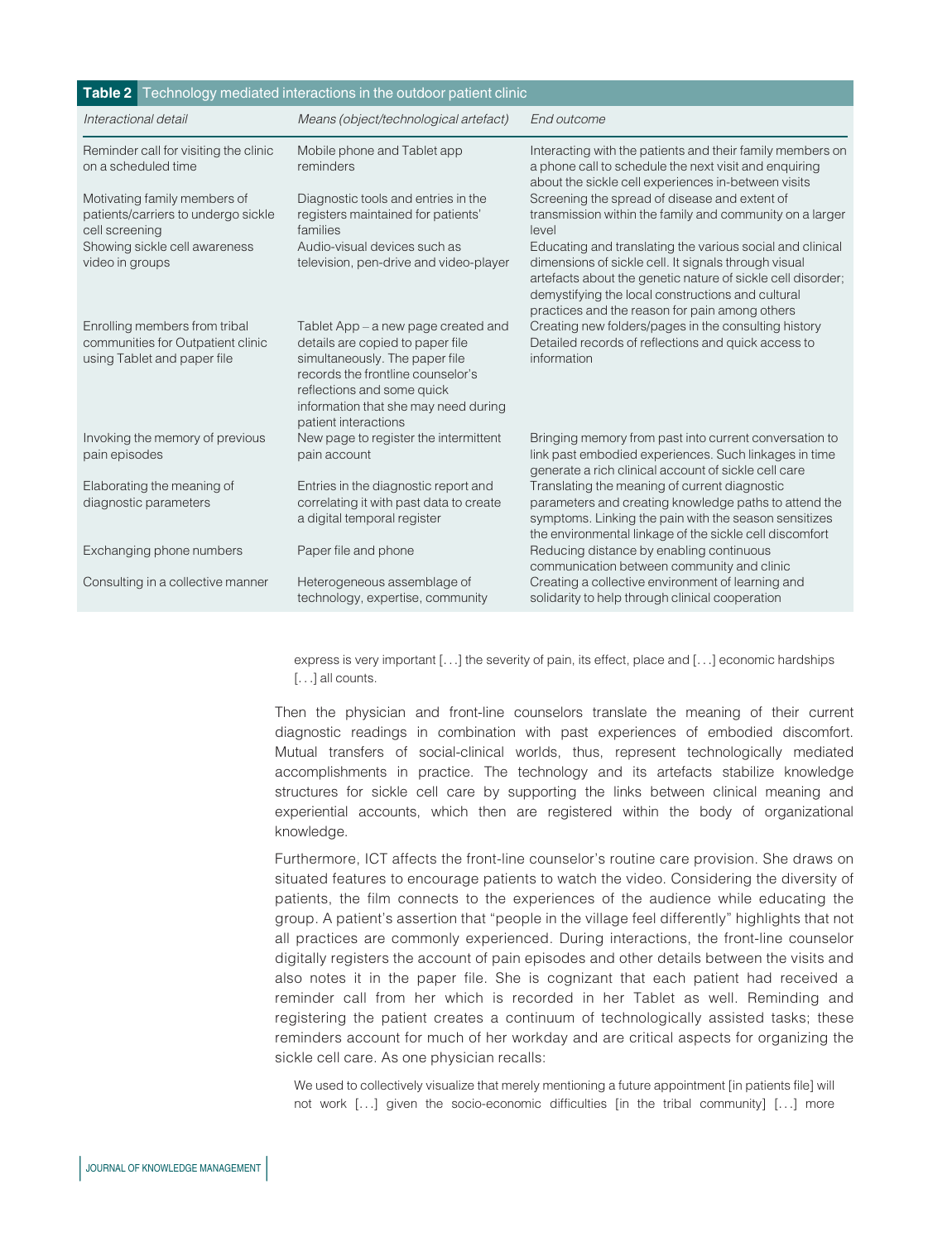persuasion is required. Therefore, the reminder pop-up opens every day, the moment the counselor opens her Tablet. She cannot avoid it [...] now the follow-ups are more efficient than before[...] it is important as we cannot afford to compromise with the patient's health due to lack of follow-up.

### Vignette II: Shadowing the frontline counselor

As noted, the counselor reminds patients about their scheduled visits in advance. She not only reminds patients about the next visits but also reconnects with patients and inquires about their lives. Often, she speaks to a person other than the patient, as she elaborates:

Women do not have phones with them [...] they are either at home or in the field for kheti-majoori (labor work in the agricultural field) [...] then I have to speak to the Bhai (i.e., husband, relative, or guardian) [...] and they do not understand and often refuse to visit [...] I say that I will call in the evening again, once you reach home [...] I carry this [signaling to the phone] all the time [...].

Thus, reminders have social and clinical aims. They build regular social links and create a register of the community that the organization can use to prepare a plan for care. While most visits are scheduled three months in advance, physical distance, financial conditions, disease severity and emergent hospitalization might alter conventional patterns of care (Appendix 2). In this sense, technology helps the organization to connect with the community and also discursively increases the possibility of interactions in knowledge creation work. A physician elaborates:

We often see a particular patient who finds it difficult to visit even in three months. We provide support [...] like medicines for longer duration [...] and alert counselors to be more in touch [...] train them little more for complications, medicines, what they need to attend more in case of troubles.

The ICT support, thus, enables clinical delivery of care and interactional sensing of community needs, after a visit to the outpatient clinic. Nicolini (2007) argues that the proximity principle in the clinic where actors and objects are co-present gets modified in complex ways by introductions of space, technology and the divisions of work. For example, the interactional richness created by visits can create modified, clinically relevant cognitive abilities among patients and their relatives. Such abilities prove significant for bridging the divide, especially during reminder calls to families in distributed, physically distant spaces.

The VSO's interactional repertoire, thus, increases with the introduction of ICT in several important ways. First, it supports the inclusion of a much broader range of personal, historical and clinical dimensions into interactions. Citing historical patterns and personal clinical aspects creates a shared memory among participants such as when the front-line counselors invoke examples of patients by name, to cite their knowledge about the place and the degree of pain, among other elements of their personal history. Second, ICT enhances organizational efficiency by adding new dimensions to organizational cognition when patients are at home but still interact with the front-line counselor. These new social realities inform the organization about how to recalibrate pathways of care to reflect spatially separated interactions. Third, front-line actors' ability to manage the clinic increases tremendously because their time and effort can be directed toward the most critical cases.

We label the practices reflected in interactions intermediated by ICT as *knowing the community* and *increasing the interactional engagement.* ICT at the boundary can bridge the divide between experts and the community to prepare the common ground. Increasing interactional possibilities in subsequent visits and in-between reminders provide a platform to register social and clinical aspects. Technology does not replace tacit dimensions, which are interactional and bound to practices, but it augments and complements the broad contours of the interactions in *knowing the community*. This emphasis on "knowing" reflects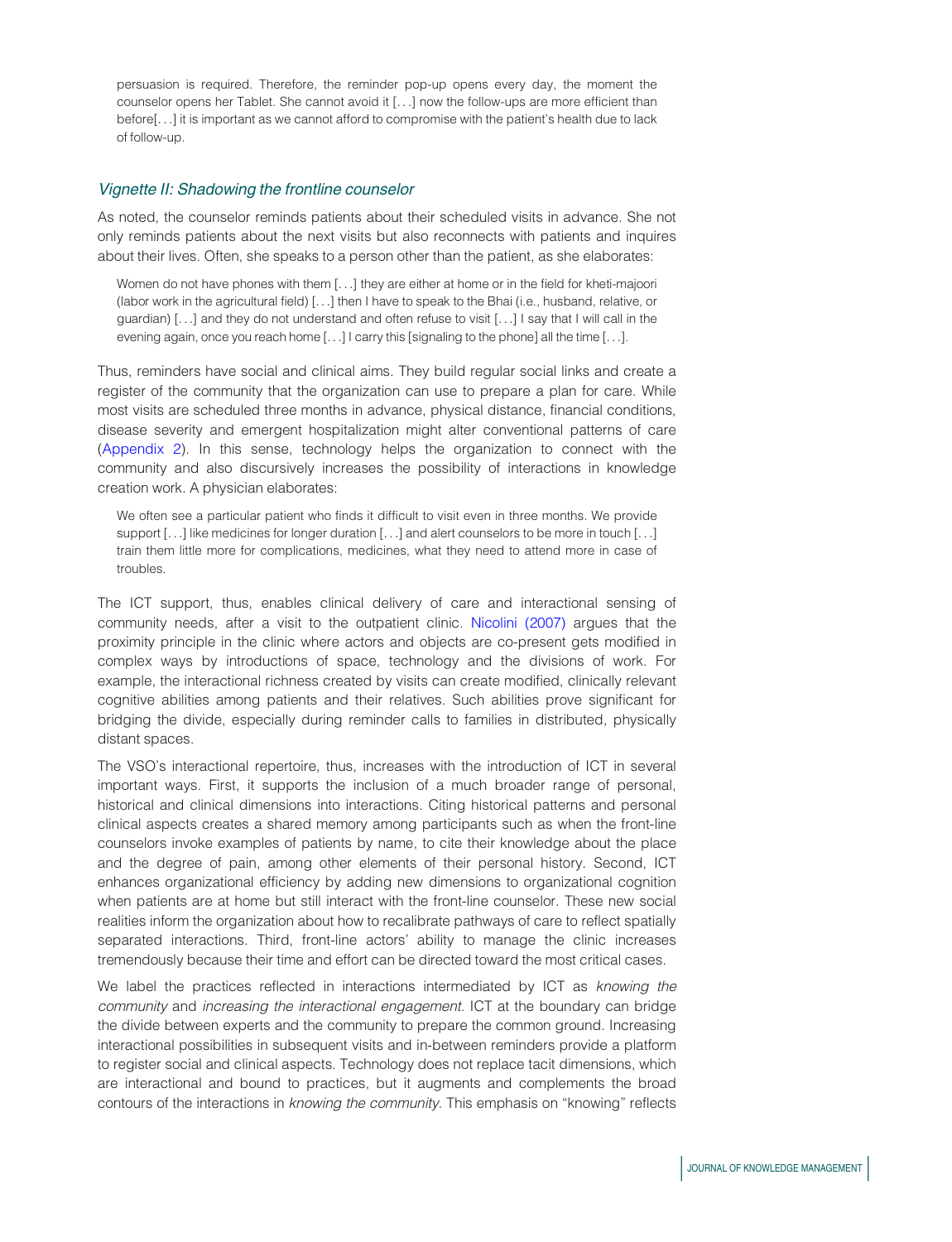the ways it gets constructed in each interaction, such that organizational practices, through ICT, continue to capture and accumulate variations at individual and collective levels.

Knowing the community resembles a continuous social process of engaging with one another and interpreting individual experiences (Brown and Duguid, 1991). In support of a situated learning perspective (Lave and Wenger, 1991), learning represents a process of becoming socialized in a particular way, associated with doing and knowing (Nicolini, 2011). While consulting with the tribal patient, the physician becomes aware of social constructions and representations of the disease, in relation to the life world of the community. If the physician were to fail to understand cultural norms, he or she might demand compliance with restrictive clinical prescriptions, but knowledge of the community and its norms enables the physician and front-line counselors to initiate a dialogue to explain the embodied difficulties instead. The translation of the clinical meaning helps reduce the distance between the clinic and community to reflect local meaning systems. Such awareness is critical to expanding organizational knowledge, and thus limit the risks for pregnant women with sickle cell diagnoses. It also provides clinical feedback to information systems.

In summary, the range of technological entwinement, from audio-visual aids to registering visitors and reminding them about visits, provides ample opportunities for interactions at the clinic-community boundary. Responses by patients and their relatives provide vital knowledge opportunities. Through these interactive opportunities, the VSO initiates a generative knowledge creation infrastructure. Without such structures, frontline counselors would struggle to understand the social-clinical experiences of the community, which are critical, considering the genetic and environmentally governed symptoms of sickle cell. The technology ensures that the interaction does not subordinate the patients' experience. The technological artifact also encourages interactional parity and enables the VSO to relocate the clinical valence to the community and not toward the expertise of professionals. Table 3 summarizes these sub-practices.

### Vignette III: from care to creating Field-Level evidence

Interactions during patient visits and counseling practices create heterogeneous pools of information about each individual's clinical path. Knowledge implies an ability to differentiate or draw distinctions (Tsoukas and Vladimirou, 2001), which is continuously challenged by diverse information in practice. Front-line counselors and physicians encounter a range of clinical and social realities, which likely increase confusion about clinical and operational work. However, they also contribute fundamentally to technologymediated knowledge creation at two levels, namely, individual care procedures at the organizational level and evidence creation at the field level.

At the individual level, technology can resolve temporal losses of information across the care continuum (Appendix 2). The historical details of a genetic disorder are critical inputs for understanding how to deal with an emergent clinical condition. As one physician stated:

It is important to know multiple clinical indicators from the past. The severity of sickle vary among individuals and also during transition phases in life, and even two people with the same symptoms may be different in the severity of sickle. Knowing the history is very important. Unless we know the past, we may miss the gravity is present.

Since 2015, VSO has created over 1,500 individual registers, reflecting the history of each patient with specific clinical presentations. This reservoir of digital registers enables it to offer clinical interventions that reflect the individual's history; it also constitutes a significant source of knowledge. Sickle cell presentations, clinically correlated with the community's genotype and environmental factors, demand organizational action, which is possible only if evidence about the history of a patient or a pool of patients, along with typical socialenvironmental factors, is available. This significant knowledge practice creates communitylevel benchmarks, hitherto unknown in the local field. As one doctor elaborates: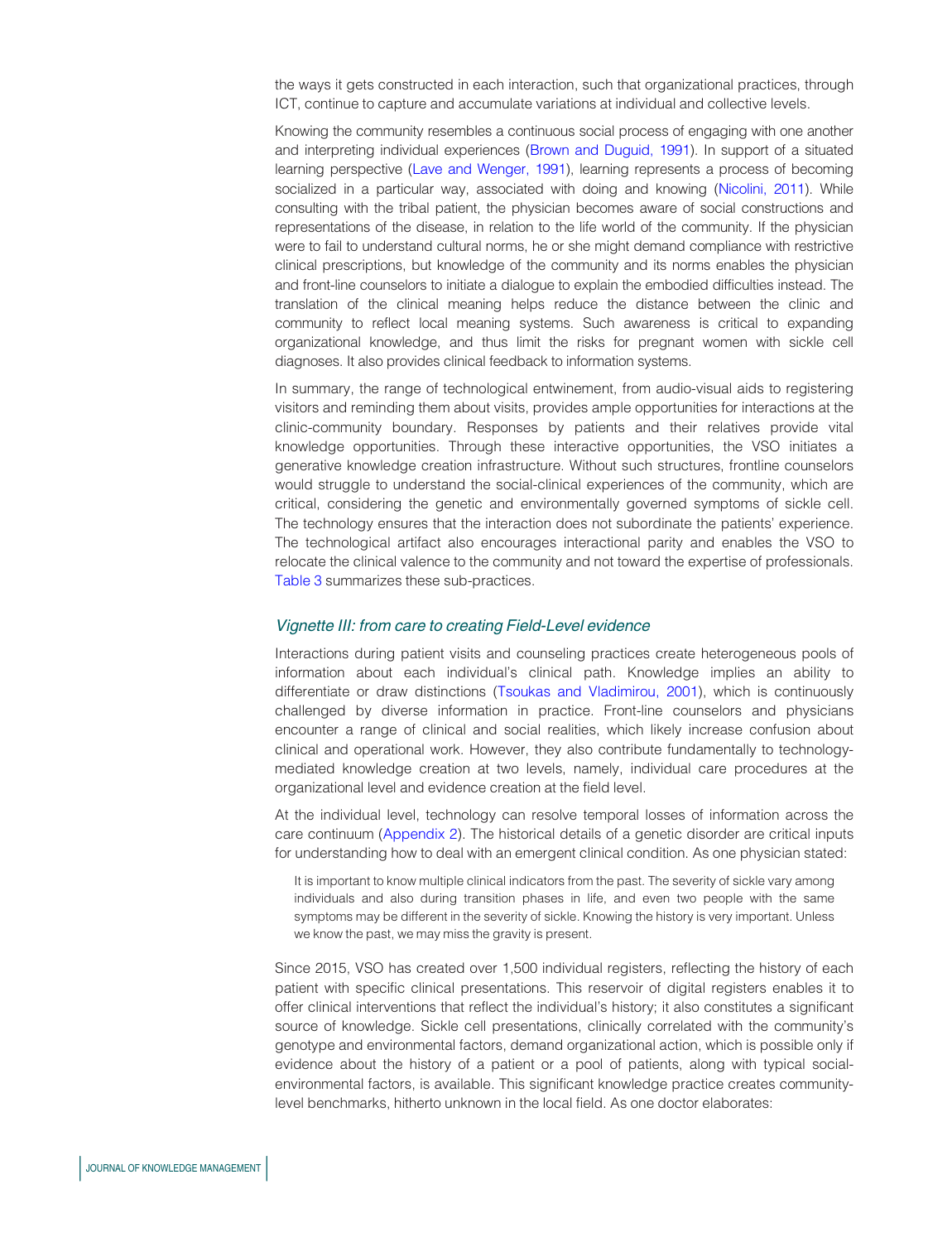### Table 3 Summary of identified practices from Vignettes I and II

*Practices in new registration* Technological interface **Interactional details** Interactional outcome Registering details of history in Tab (Artefact)

Listening and recording the history of pain and family condition (Artefact) Showing the Video and Animation on mobile (audio-visual)

Recording the diagnostic details of the visit including hemoglobin level, HPLC test to determine the extent of sickling (Diagnostic technologies interface with Tablet features)

### *Practices in reminder and follow-up* Technological Interface **Interactional Details Interactional Details** Knowledge generation outcome

App-based reminder feature provide a list of the patients and subsequently the counselor calls to the contact number and engages in a long conversation Counselor enter details after the call (Artefact and paper entry with codes) Entering reason of delay in paper register

Registering the details of experiences after the last visit in a separate register

Asking about the personal history of experience; the geographic location of their work and life; family history of pain experiences and practices. Details of paternal and maternal side geographies Asking about activities during the pain; Nature of pain, site and intensity of the pain experience, remedies of pain Explaining the meaning of sickle as a genetic condition; incurable and persistent; yet manageable with learning

Diagnostic explanation of the tests reflecting the well-being in the present

Reminding the family and patients about impending visit schedules in the future and explaining the purpose to the person on the other side. For example, the frequency of visit is per month in case of the pregnant woman and for other types of patients, once in three months

Supplemented by reminding the dosage and availability of medicine Exploring the reason for the delay in coming to the clinic on scheduled time, if reported

Asking pain relapse after the last visit to VSO, and an emergency visit to any other health care facility due to pain. Reminding the medicine dosage and asking about the availability of medicine at home

Social knowing by registering the demographic, personal and social accounts such as location, family history and work sphere Knowing the clinically embodied historical sickle experience Interpreting and visually facilitating to convey the multiple meaning of sickle Translating the technical meaning to one of a personal meaning of wellness

Extent of persuasion required to ensure the follow-up visit (Intensive and persistent follow-up effort) Determining the extent of clinical and communicative support required to avert a crisis like the situation at home Educating to identify the severity of embodied symptom to self-manage the moderate pain

Generating knowledge about Sociodemographic-biologic determinants of follow-up management. Knowledge about intermittent hospitalization and severity of sickle cell crisis frequency

We observed that Hb [hemoglobin] level in some patients was not increasing and it continue to remain at a low level [...] say 8–8.5! we looked into our data and find there are individuals with this type of condition [anemic] [...] we spoke to an expert, and he suggested to get thalassemia diagnosed in such subgroup.

That is, the technology served as a repository of true information that provided vital clues to the care. The VSO has grown more "attentive to such persistently low hemoglobin patients" and established a separate clinical path for them. Linking technological inputs, even from prior paper-based records, to the information system can produce novel insights for benchmarking community parameters for sickle cell care.

At the field level, ICT also enables the VSO to contribute to knowledge creation by producing evidence. For example, sickle cell severely affects maternal health and outcomes, but the extent and community-level characteristics were not known. With a post hoc longitudinal study, the VSO sought to learn how sickle cell status affects maternal health (Desai *et al.*, 2017), which revealed higher mortality, greater clinical vulnerability to parameters such as anemia, low birth weights and need for transfusions in the tribal woman. These novel findings and care framework (Saxena *et al.*, 2017) reflect the creation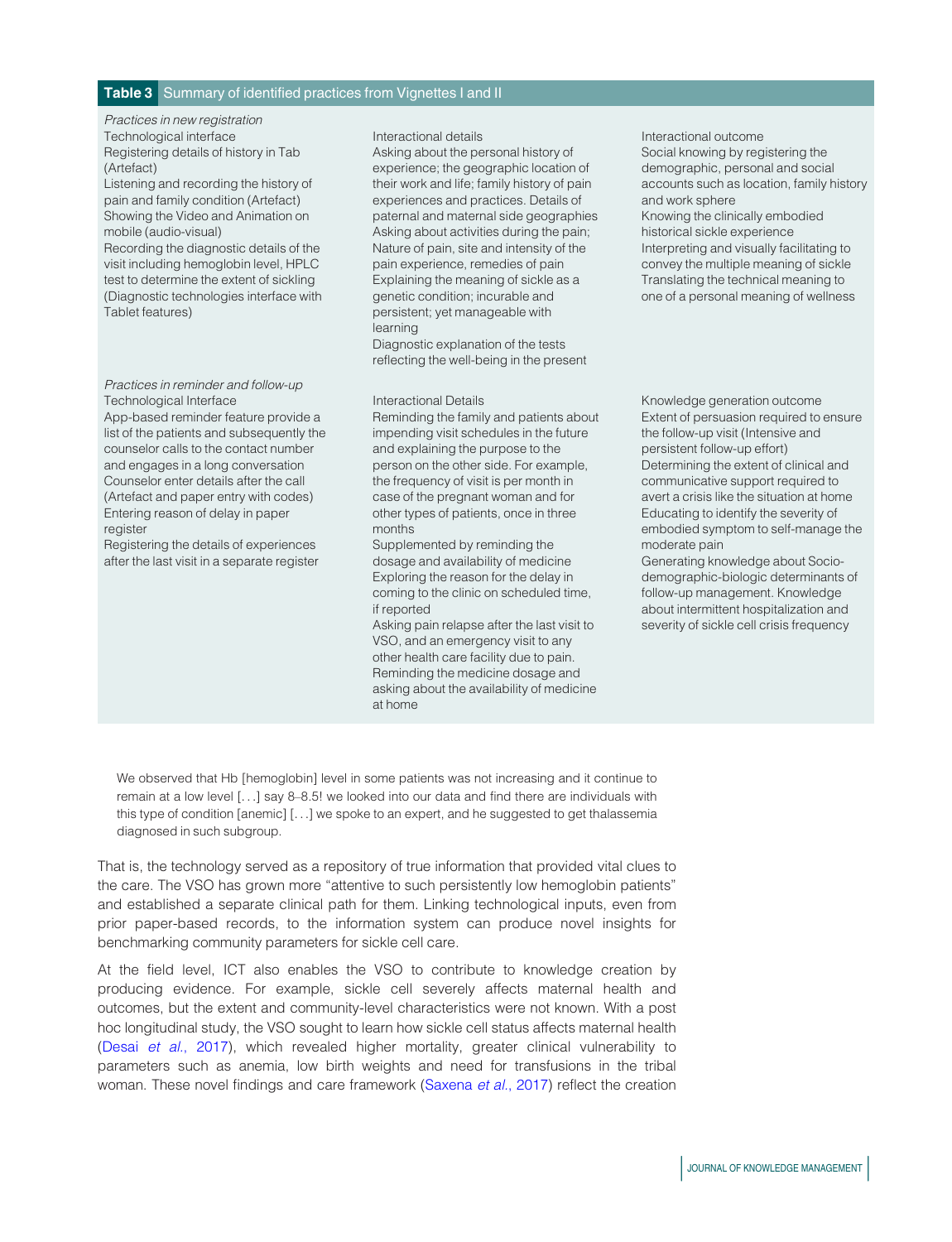of field-level evidence and knowledge in the organization, which constitutes an important, technologically-enabled practice that distinguishes this knowledge practice. Identifying individuals in a pool, keeping track of their clinical history and exploring alternates together create gradients of information with the aid of technological interventions.

Prior literature often anticipates that knowledge management practices are internally oriented, to better the organizational service delivery and value creation (Srivastava and Shainesh, 2015). In our study, the VSO engages with tribal communities at two levels, mediated by technology, which bridges fragmented interfaces and paves the way to create situated practices in more social-clinical-technical ways. By combining the social with the technical, the VSO generates multiple clinical cues for the community, enabling them to moderate their life routines and improve their quality of life. By creating multiple, graduated care benchmarks, it also generates evidence to inform clinical, scientific and health care institutions. Figure 1 depicts the resulting framework of the role of technological entwinement in knowledge practices by VSO.

### **Discussion**

This study demonstrates that the ICT based interactions between actors at organizational boundaries and tribal patients could be a source of generative knowledge structures that create multiple specialized practices within an organization. As shown in the conceptual framework in Figure 1, these practices facilitate knowledge creation during interactions among expert physicians, front-line counselors and tribal patients, thus leading to progressive specializations and creation of EBM. This study acknowledges the significance of EBM and the documented generative knowledge structures for health care organizations



# Illustration of creation of a context-specific clinical evidence based on one cohort of pregnant women. VSO also generates such longitudinal evidences for other cohorts such as adolescent and children suffering from sickle cell disorder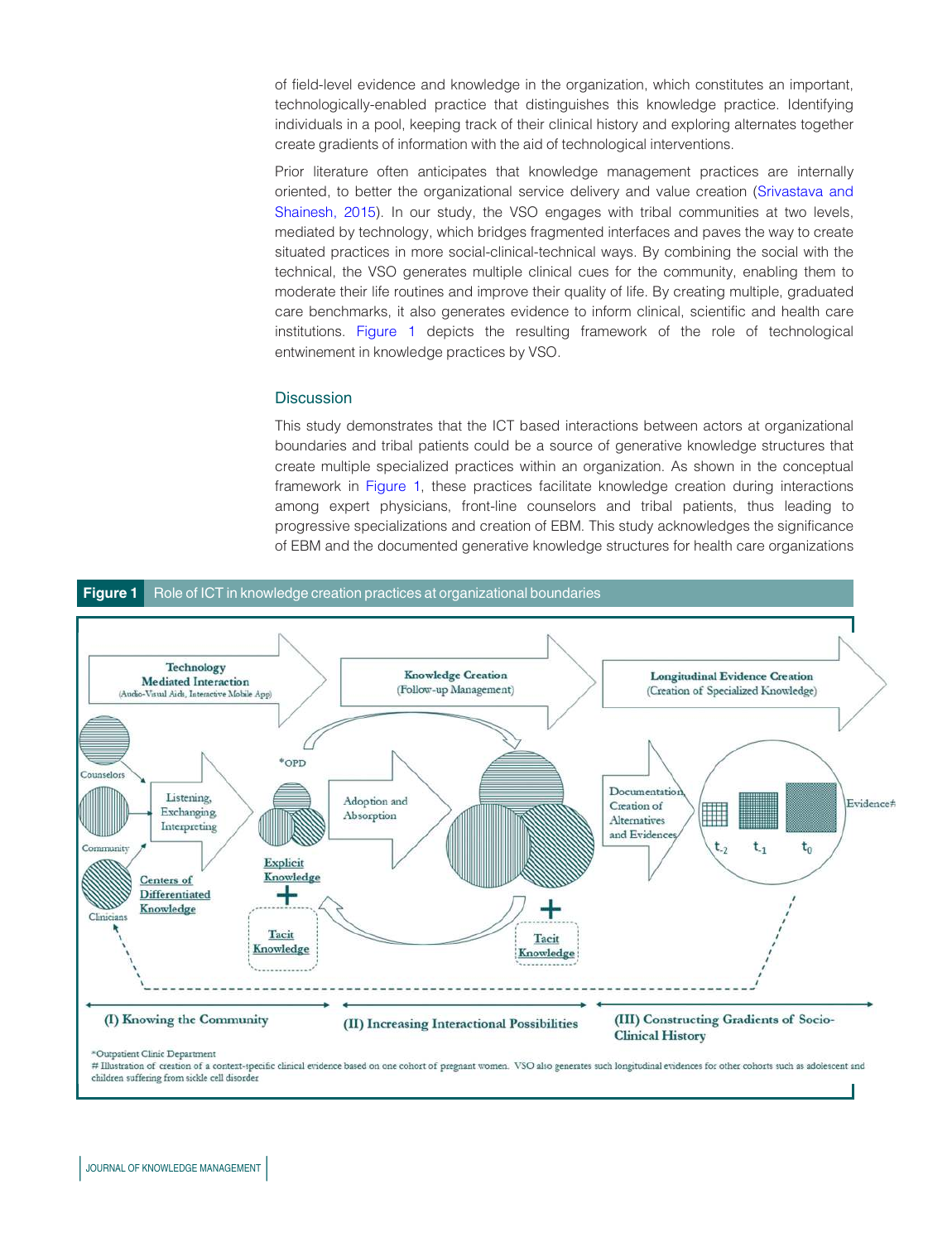in emerging economies where tribal communities face a serious lack of access to state-ofthe-art health care facilities. Furthermore, situating the study in a context that provides health care for a rare genetic disorder like sickle cell also presents an opportunity to exemplify how ICT intertwines with the knowledge creation practices at organizational boundaries in a challenging socio-cultural context. Following the seminal work by Nonaka (1994), several studies have invested in the research on knowledge creation and some have advanced the practices beyond organizational boundaries (Barley *et al.*, 2018; Carlile, 2002). This study contributes to the literature that details knowledge management practices in the health care sector (Nicolini *et al.*, 2008, Sheffield, 2008; Srivastava and Shainesh, 2015), by identifying interactions across organizational boundaries as a critical input to an integrative system that can support new and context-bound evidence in health care.

Figure 1 illustrates that, in the process of care in genetic and rare disorders, different actors adopt different truths, so it becomes necessary to find common ground during interactions. While patients focus on their social experiences of pain, allied practices, the physicians are more concerned with clinical complications. They depend on patients and their families to understand individual and epidemiologic forms of the disease. Such differences call for interpretive mediation. The front-line counselor, who hails from the tribal community, represents the third node, which recognizes the different versions of sickle cell disease and deploys interpretive and interactional skills to help bridge the divide between the physician and the patient. In the outdoor patient clinic's interactional space, patients come to comprehend the meaning of pain and sickle cell while interacting with the front-line counselors. The continuous informational exchange between the front-line counselors and the expert physician brings the physician closer to the community's social structure and cultural norms and enhances the front-line counselor's understanding of sickle cell disorder. Technological interventions such as videos and computing Tablets, lead to greater interactional proximity and partial integration of fragmented knowledge of the patient about a clinically complex disorder such as the sickle cell. The interventions also include registration, follow-up management and checking of the patient's medical progress and history. Hence, the first and second knowledge creation practices identified in the framework (Figure 1) – "knowing the community" and "increasing interactional possibilities," help to bridge the linguistic and dialogical divide. In such situations, ICT plays a critical role in the creation of knowledge at organizational boundaries by enabling the conversion of tacit "field-specific" perspectives to explicit concepts (Nonaka, 1994, p. 25).

We also find that the knowledge creation practices are not restricted to the socio-cultural and professional boundaries between the organization and tribal community. The third practice of *''*Constructing gradients of socio-clinical history*''* signals the significance of a longitudinal evidence creation (which is a by-product of the first two practices) in documenting and sharing the expert knowledge with other organizations. Such practices are essential, especially for health care organizations operating in emerging economies that lack proper resources and expertise to deal with such rare genetic disorders. In the upcoming sections, we explicate the significance of each of the practices with respect to the findings of our study.

### Practice I: knowing the community

This practice establishes the initial common space and structure for interactions to prioritize *knowing the community*, beyond medico-clinical experiences. Our findings provide empirical evidence suggesting the significance of "Ba" in knowledge creation (Nonaka and Konno, 1998). The first practice i.e. *''*Knowing the community*''* signals how the shared knowledge space (or "Ba"*)* gets activated through multiple ICT mediated interactions among the actors. Throughout the vignettes, we find that the ICT based practices such as showing videos, registering medical history in the mobile app, connecting on telephonic calls, create *shared spaces,* wherein the tacit issue of pain and social aspects of patients and their families are discussed. It enables VSO to make meaning of how the tribal community relates to pain. At one level, when the patient's history is recorded into the app, it also becomes a space to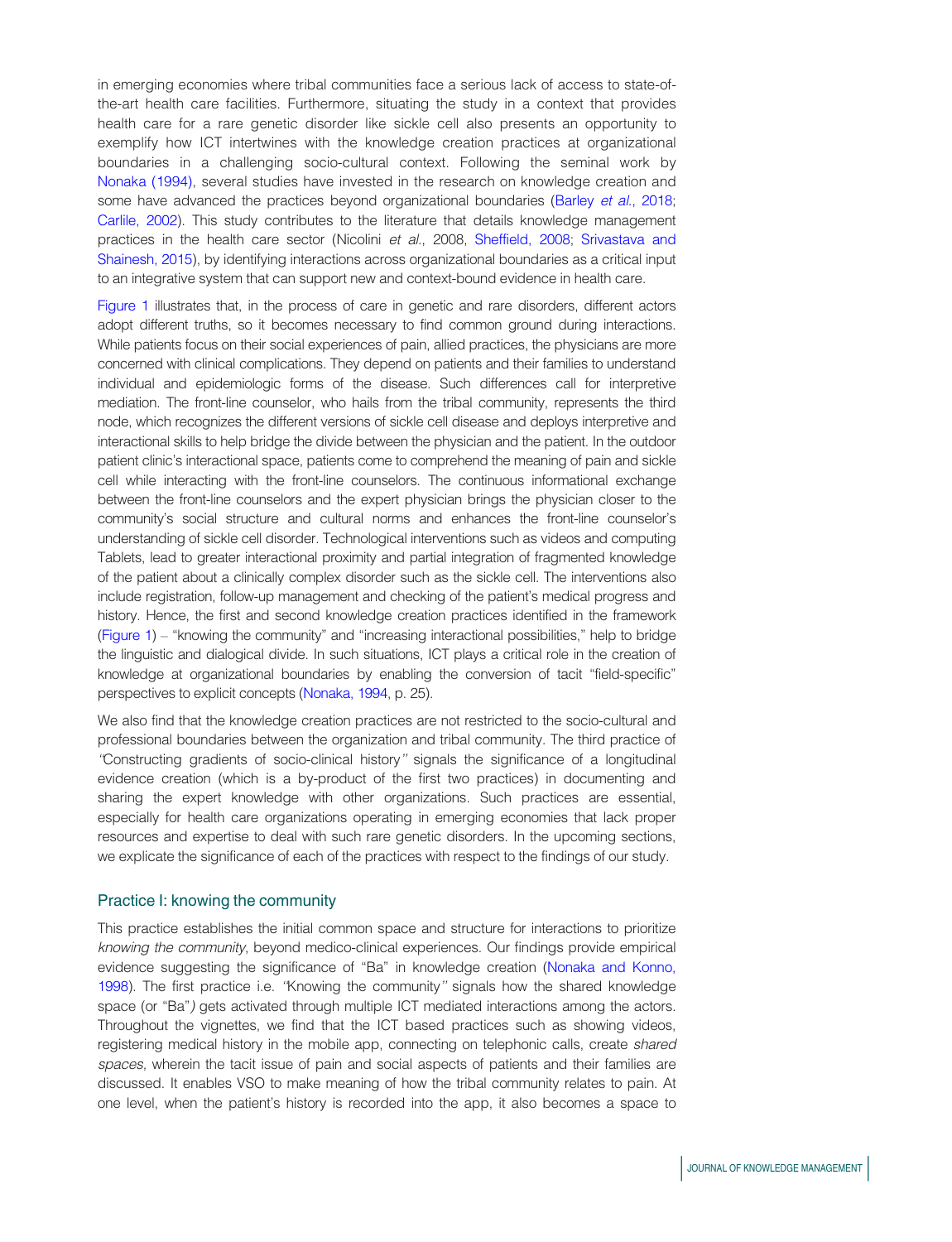record the patient's experience of the pain associated with the disease. On another level, the app also records the personal and social structure of the patient, which enables VSO to connect with the patient outside the organizational boundary and retain its connection with the patient and the community even after the patient is discharged. Furthermore, with continuous feedback emerging from the interactions among the front-line counselor, patient and the app, VSO ensures that the app improves its functioning versatility.

Similarly, we find that the practices of follow-up calls to the patients and showing video in groups generate a shared space *(*"Ba"*),* which enhances the understanding of the sociocultural (and tacit) meanings that the community associates with this disease. Such practices enable the organizing of explicitly situated, tacit interactions that had been distributed and localized among actors previously (Figure 1). The fragmentation across actors, often with different socio-linguistic and professional origins, can represent a barrier, unless a common technological and tacit element combines these different contexts. The front-line counselor, along with the physician (Vignette I), instead builds bridges by listening, exchanging, translating and interpreting – not just, as one physician's highlights, "clinically administering their lives." These practices initiate knowledge creation in the organization, represented through explicit overlaps among the expert, the front-line counselor and the tribal community during rich interactional practices. The technology creates an initial artifact, as represented by the digital entries of history that capture clinical and social realities to serve as a primer that can be extended in the future.

### Practice II: increasing interactional possibilities

Over time and through multiple interactions, the organization enhances its knowledge pool. This leads to an increased awareness of clinical signals in patients, which help them prevent severe consequences and enhances familiarity of the front-line counselor with the clinical presentations exhibited by each patient and the physicians' experiences of potential clinical complexity and socio-environmental influences. It is apparent that the ICT based practices used by the VSO build on initial knowledge structures, and its situated practices are influenced by tacit knowledge. These practices offer the possibilities of new social and clinical facets, which are dynamically captured by evolving technological artifacts. Many patients request discharges or visit traditional healers; all such information is included in the technological artifact (the mobile-based app), which represents an acknowledgment of the clinical – cultural confluence in knowledge practices. Such instances, integrated into the information system, allow it to intermediate a discursive social practice and indicate a granular possibility for creating new pieces of evidence.

### Practice III: constructing gradients of Socio-Clinical history

Finally, technology also helps to extend possibilities for knowledge integration and specialization in the field. The evolving body of knowledge paves the way for progressive clinical specializations in VSO, supported by its own clinical research, as exemplified by the recent study, using longitudinal data about the clinical presentations of pregnant women (Desai *et al.*, 2017). Such research outcomes provide collective evidence about maternal care needs and enable the organization to pursue greater clinical engagement with sickle cell mothers. In turn, a team of gynecologists, administrators, nurses and front-line counselors collectively seek to commit to new benchmarks of care. Similarly, other such health care organizations might create avenues for the specialization of care, should they expand the systems beyond a specific program management tool. Reflecting on the evolution in care practices since 2011, a senior doctor noted, regarding the use of hemoglobin levels as a benchmark, that "everyone knows the history and new standards. [...] [We] aggressively maintain a high level of hemoglobin among sickle cell mothers."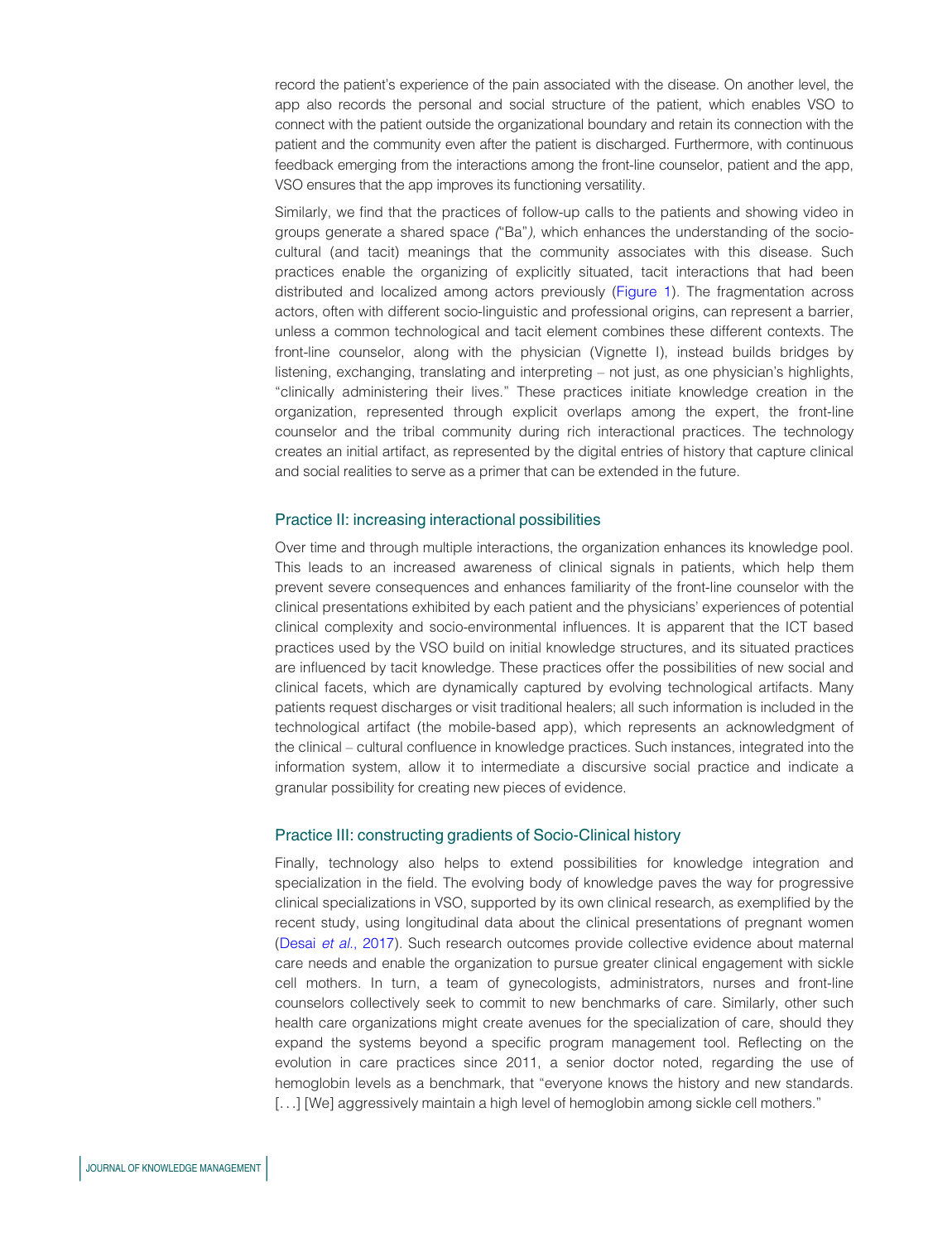As Figure 1 shows, these specializations, enabled by knowledge generation potential of ICT, provide clinical evidence and create opportunities to develop EBM practices for the field. As such, ICT in the VSO extends beyond the role of program management tools to include evidence creation efforts. As a result, the trajectory of knowledge moves from a fragmented knowledge pool to an integrated knowledge system that progressively supports greater specialization and context-specific evidence creation. In practice, it co-exists with bundles of tacit practices to support sickle cell care.

### Implications for practice

In the context of the marginal tribal community, this study identifies knowledge creation practices such as knowing the local community and utility of persistent dialogue using ICT. Such practices are critical for health care delivery for the resource-constrained context of emerging economies (Yiu *et al.*, 2018). Organizational interfaces with the local community should be used as interactional opportunities, and by deploying ICT based practices, empathetic access to health care can be achieved in orphan diseases. In doing so, careful use of the local human resources such as front-line counselors and nurses can further enable organizations to bridge the human resource constraints and bring socio-cultural knowledge in clinical considerations. Finally, local health care institutions can be an important source of knowledge at the larger field, a level that may inform policymakers to devise an appropriate, need-based, culturally accommodative and participatory models of care delivery in the tribal areas. As the COVID-19 pandemic has shown, the convergence of technological and interactive opportunities at social boundaries has never been greater before.

### Limitations and directions for future research

This work has some limitations that are typical in ethnographic studies. We know that ethnographic studies concern with "how things work" in organizations with a "relevance-topractice" approach (Watson, 2011, p. 202). Therefore, to the extent, the findings of this study are context-bound and may need a careful approach before application to different social settings. Hence, we suggest that studying local organizational practices in various socio-cultural settings may be critical for fulfilling the ambitious SDG #3. Further, future research may also explore the knowledge transfer processes within the professional boundaries and between expert physicians and front-line counselors from the community. Our focus on knowledge creation could also be extended to understand the transfer of knowledge in situated learnings of the community, which may enable some form of self-care in genetic disorders such as sickle cell disease.

### **Conclusion**

Our study is situated in the literature on knowledge creation at organizational boundaries. We provide empirical evidence and theoretical insights on how inflow and outflow of knowledge ensure effective health care delivery (Sheffield, 2008), and how ICT based practices are used by frontline health care workers (here front-line counselors) and expert physicians in patient interaction and knowledge creation. We study how a health care organization interacts with marginalized tribal communities to deliver care for a rare genetic disorder called Sickle cell. Given the genetic origins of sickle cell disorder, the health care systems in developed economies track the cases at the neonatal stage. In contrast, such holistic tracking remains a challenge for emerging economies. Moreover, these economies are still on a path to develop effective health care ICT based practices and state-of-the-art infrastructure for delivering care to such communities.

Our study identifies some significant knowledge creation practices deployed by a health care organization to deliver care to the marginalized communities. Organizational efforts to engage with locally embedded tribal communities in clinical spaces often face challenges,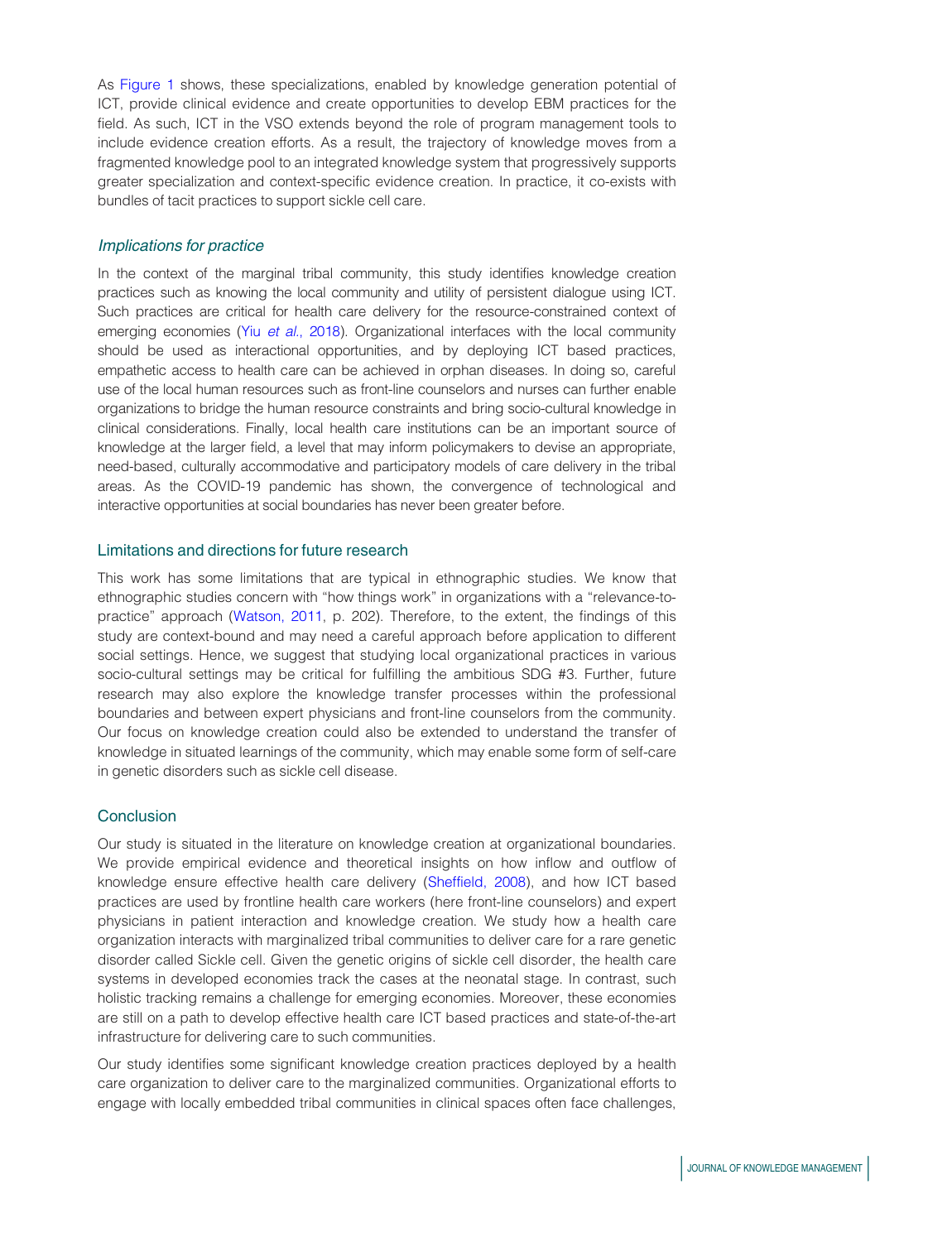but as this study shows, there can be opportunities for knowledge creation. Through this study, we propose mechanisms to realize Nonaka's (1994) proposition suggesting the significance of organizational boundaries in knowledge creation. Our findings and the proposed framework demonstrate how tacitness emerges during the multiple interactions among the actors and how the ICT based practices capture it. Sickle cell disorder requires different care practices at different stages. By carefully attending these transitions through ICT based practices, VSO could generate sickle cell knowledge for similar organizations that may not have adequate resources, especially in the emerging economies context.

Using ICT based interventions, physicians and front-line counselors engage with the social and embodied experiences of the tribal community to initiate care processes, centered around the community. We observe that three technology-mediated knowledge practices provide a comprehensive mechanism of knowledge creation at organizational boundaries. First, "knowing the community" creates a knowledge structure for technology and human actors; it involves listening, exchanging, translating and interpreting sickle cells to prepare a common ground for actors to engage further. As tacit dimensions are critical to practice-based knowledge in organizing care, therefore technological entwinements with human actors can become a source of generative knowledge in subsequent interactions at organizational boundaries. Second, interactions in the clinic through the practice of "increasing interactional engagement" enable service delivery and creating context-specific knowledge in a longitudinal manner. Third, the organization develops specialization and creates EBM knowledge sets by "constructing individual and collective socio-clinical histories" intermediated by arrays of ICT entwinements. These practices not only create context-specific knowledge regarding a genetic disorder, but they also generate usable knowledge for other similar organizations.

### **Notes**

- 1. First author conducted the ethnography for over a year, during 2016-2018.
- 2. VSO: Found in 1980 to serve poorest of poor with a mission in remote tribal area. VSO provides Gynecologic, Obstetric, Pediatric, Ophthalmologic and General Medicine services apart from sickle cell care. More than 150,000 patients visit outdoor departments with over 20,000 indoor admissions. It has received award and recognition from WHO, USAID, UNESCO and several other foundation and organizations including government for its services to rural tribal population.
- 3. Vaso-occlusive crisis: commonly referred as underlying cause of sickle cell pain and arises due obstruction of blood flow due to sickle shaped blood cells.
- 4. Ischemic injury: is restriction of blood supply, and hence oxygen, to tissues leading to dysfunction of tissues
- 5. Video: A 20 min play showing the pain of sickle cell and the response of a tribal family. VSO routine use audio-visual aids in elaborating clinical and social dimension of important health challenges to the community.
- 6. HPLC: Acronym for high-performance liquid chromatography method of sickle cell test. This is used to identify the type of hemoglobin in blood.

### **References**

Ballas, S.K. (2001), "Effect of <sup>a</sup>-globin genotype on the pathophysiology of sickle cell disease", *Pediatric Pathology & Molecular Medicine*, Vol. 20 No. 2, pp. 107-121, doi: 10.1080/15513810109168605.

Barley, W.C., Treem, J.W. and Kuhn, T. (2018), "Valuing multiple trajectories of knowledge: a critical review and agenda for knowledge management research", *Academy of Management Annals*, Vol. 12 No. 1, pp. 278-317, doi: 10.5465/annals.2016.0041.

Basu, S. (2000), "Dimensions of tribal health in India", *Health and Population Perspectives and Issues*, Vol. 23 No. 2, pp. 61-70.

Brousse, V., Makani, J. and Rees, D.C. (2014), "Management of sickle cell disease in the community", *BMJ*, Vol. 348 No. mar10 11, pp. 348-358, doi: 10.1136/bmj.g1765.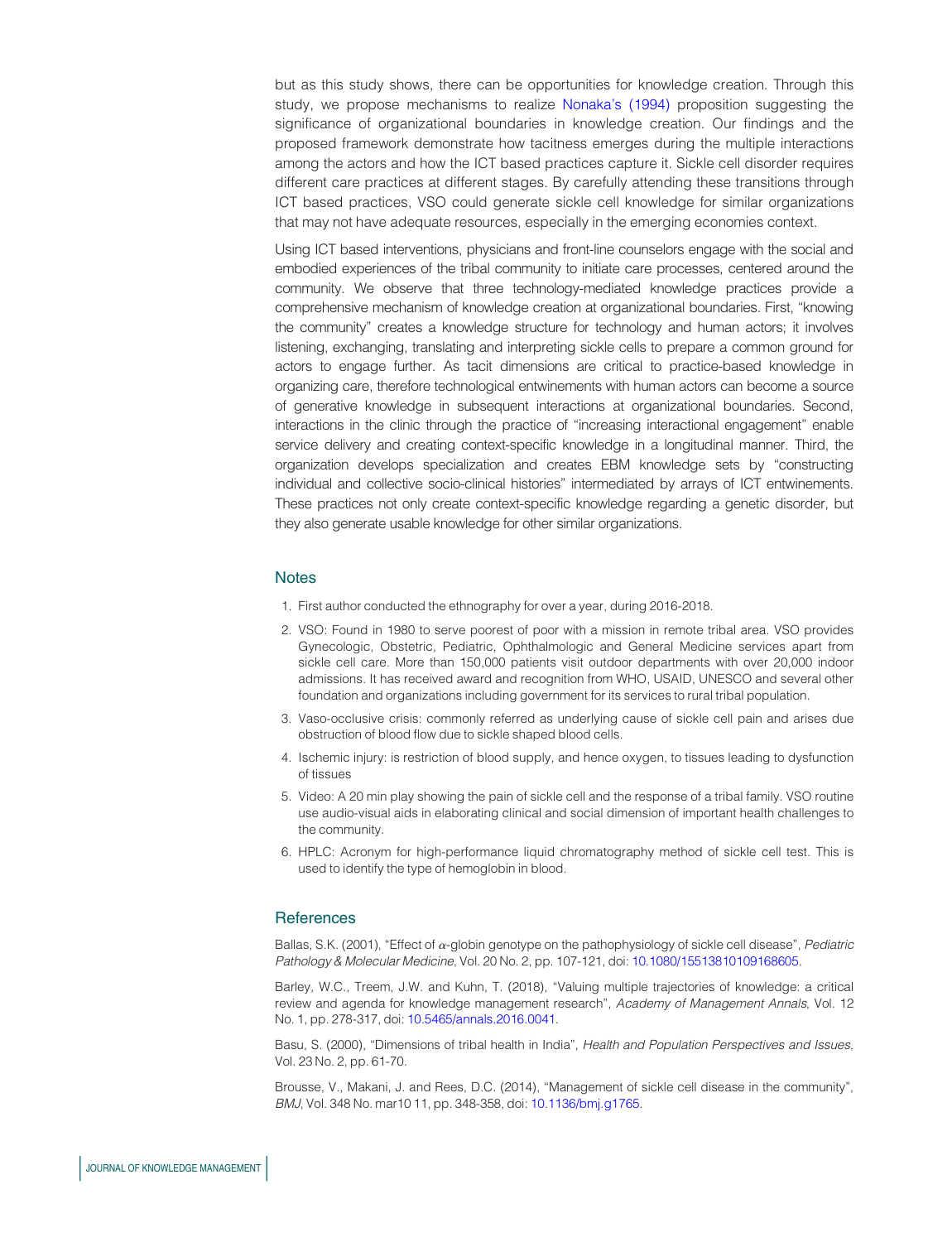Brown, J.S. and Duguid, P. (1991), "Organizational learning and communities of practice: toward a unified view of working, learning and innovation", *Organization Science*, Vol. 2 No. 1, pp. 40-57.

Bruni, A. and Teli, M. (2007), "Reassembling the social – an introduction to actor-network theory", *Management Learning*, Vol. 38 No. 1, pp. 121-125, doi: 10.1177/1350507607073032.

Carlile, P.R. (2002), "A pragmatic view of knowledge and boundaries: boundary objects in new product development", *Organization Science*, Vol. 13 No. 4, pp. 442-455, doi: 10.1287/orsc.13.4.442.2953.

Chib, A. (2010), "The Aceh Besar midwives with mobile phones project: design and evaluation perspectives using the information and communication technologies for healthcare development model", *Journal of Computer-Mediated Communication*, Vol. 15 No. 3, pp. 500-525, doi: 10.1111/j.1083-6101.2010.01515.x.

Colah, R.B., Mukherjee, M.B., Martin, S. and Ghosh, K. (2015), "Sickle cell disease in tribal populations in India", *The Indian Journal of Medical Research*, Vol. 141 No. 5, p. 509, doi: 10.1038/ s41598-018-36077-w.

Desai, G., Anand, A., Shah, P., Shah, S., Dave, K., Bhatta, H., Desai, S. and Modi, D. (2017), "Sickle cell disease and pregnancy outcomes: a study of the community-based hospital in a tribal block of Gujarat", *Journal of Health, Population and Nutrition*, Vol. 36 No. 1, pp. 1-7, doi: 10.1186/s41043-017-0079-z.

DeSouza, S.I., Rashmi, M.R., Vasanthi, A.P., Joseph, S.M. and Rodrigues, R. (2014), "Mobile phones: the next step toward healthcare delivery in rural India?", *PloS One*, Vol. 9 No. 8, doi: 10.1371/journal.pone.0104895.

Duvivier, F., Peeters, D. and Harzing, A.W. (2019), "Not all international assignments are created equal: HQ-subsidiary knowledge transfer patterns across types of assignments and types of knowledge", *Journal of World Business*, Vol. 54 No. 3, pp. 181-190, doi: 10.1016/j.jwb.2019.02.003.

Fayard, P.M. (2003), "Strategic communities for knowledge creation: a Western proposal for the Japanese concept of Ba", *Journal of Knowledge Management*, Vol. 7 No. 5, pp. 25-31, doi: 10.1108/ 13673270310505359.

Frost, J.R., Cherry, R.K., Oyeku, S.O., Faro, E.Z., Crosby, L.E., Britto, M., Tuchman, L.K., Horn, I.B., Homer, C.J. and Jain, A. (2016), "Improving sickle cell transitions of care through health information technology", *American Journal of Preventive Medicine*, Vol. 51 No. 1, pp. S17-S23, doi: 10.1016/j. amepre.2016.02.004.

Gaur, A.S. and Kumar, M. (2018), "A systematic approach to conducting review studies: an assessment of content analysis in 25 years of IB research", *Journal of World Business*, Vol. 53 No. 2, pp. 280-289, doi: 10.1016/j.jwb.2017.11.003.

Gaur, A.S., Ma, H. and Ge, B. (2019), "MNC strategy, knowledge transfer context, and knowledge flow in MNCs", *Journal of Knowledge Management*, Vol. 23 No. 9, pp. 1885-1900, doi: 10.1108/JKM-08-2018-0476.

George, G., Howard-Grenville, J., Joshi, A. and Tihanyi, L. (2016), "Understanding and tackling societal grand challenges through management research", *Academy of Management Journal*, Vol. 59 No. 6, pp. 1880-1895.

High-Level Committee Report (2014), Report of the high-level committee on socio-economic, health, and educational status of tribal community in India. Ministry of Tribal Affairs, Government of India. https:// ruralindiaonline.org/library/resource/report-of-the-high-level-committee-on-socio-economic-health-andeducational-status-of-the-tribals-of-india (accessed 20 May 2020).

Hockham, C., Bhatt, S., Colah, R., Mukherjee, M.B., Penman, B.S., Gupta, S. and Piel, F.B. (2018), "The spatial epidemiology of sickle-cell anemia in India", *Scientific Reports*, Vol. 8 No. 1, pp. 1-10, doi: 10.1038/s41598-018-36077-w.

Khan, N.U.Z., Rasheed, S., Sharmin, T., Ahmed, T., Mahmood, S.S., Khatun, F., Hanifi, S.M.A., Hoque, S., Iqbal, M. and Bhuiya, A. (2015), "Experience of using mHealth to link village doctors with physicians: lessons from Chakaria, Bangladesh", *BMC Medical Informatics and Decision Making*, Vol. 15 No. 1, pp. 62-71.

Kraaijenbrink, J. and Wijnhoven, F. (2008), "Managing heterogeneous knowledge: a theory of external knowledge integration", *Knowledge Management Research & Practice*, Vol. 6 No. 4, pp. 274-286, doi: 10.1057/kmrp.2008.26.

Lave, J. and Wenger, E. (1991), *Situated Learning: Legitimate Peripheral Participation*, Cambridge university press.

Lee, G.K. and Cole, R.E. (2003), "From a firm-based to a community-based model of knowledge creation: the case of the Linux kernel development", *Organization Science*, Vol. 14 No. 6, pp. 633-649, doi: 10.1287/orsc.14.6.633.24866.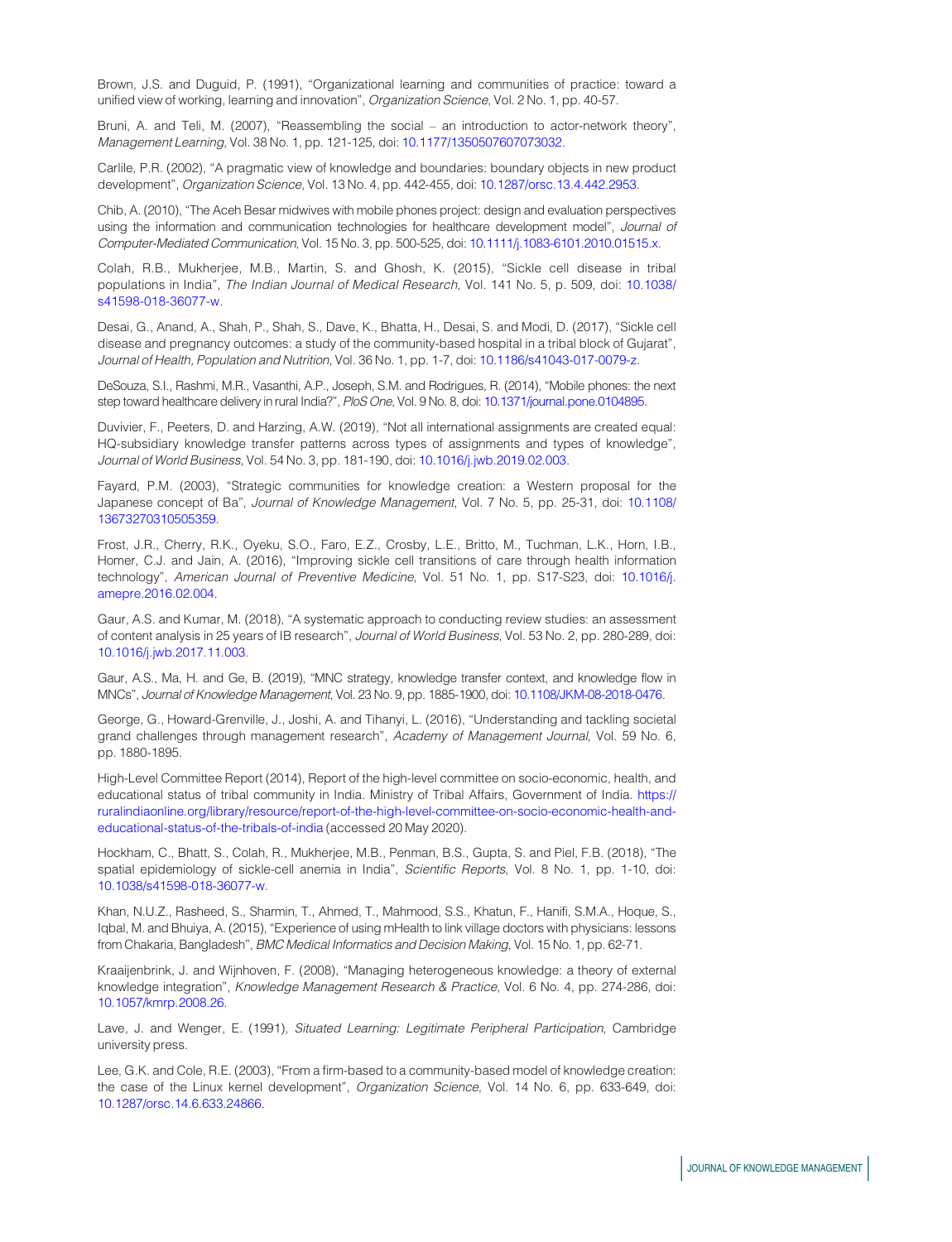Leonardi, P.M. (2007), "Activating the informational capabilities of information technology for organizational change", *Organization Science*, Vol. 18 No. 5, pp. 813-831, doi: 10.1287/ orsc.1070.0284.

Liu, Y. and Meyer, K. (2018), "Boundary spanners, HRM practices, and reverse knowledge transfer: the case of Chinese cross-border acquisitions", *Journal of World Business*, Vol. 55 No. 2, doi: 10.1016/j. jwb.2018.07.007.

McGann, P.T., Schaefer, B.A., Paniagua, M., Howard, T.A. and Ware, R.E. (2016), "Characteristics of a rapid, point-of-care lateral flow immunoassay for the diagnosis of sickle cell disease", *American Journal of Hematology*, Vol. 91 No. 2, pp. 205-210, doi: 10.1002/ajh.24232.

Mitchell, R. and Boyle, B. (2010), "Knowledge creation measurement methods", *Journal of Knowledge Management*, Vol. 14 No. 1, pp. 67-82, doi: 10.1057/palgrave.kmrp.8500113.

Mitchell, R. and Nicholas, S. (2006), "Knowledge creation through boundary-spanning", *Knowledge Management Research & Practice*, Vol. 4 No. 4, pp. 310-318, doi: 10.1057/palgrave.kmrp.8500113.

Modi, D., Dholakia, N., Gopalan, R., Venkatraman, S., Dave, K., Shah, S., Desai, G., Qazi, S.A., Sinha, A., Pandey, R.M. and Anand, A. (2019), "mHealth intervention 'ImTeCHO' to improve the delivery of maternal, neonatal, and child care services – a cluster-randomized trial in tribal areas of Gujarat", *PLOS Medicine*, Vol. 16 No. 10, pp. 1-24, doi: 10.1371/journal.pmed.1002939.

Nicolini, D. (2007), "Stretching out and expanding medical practices. The case of telemedicine", *Human Relations*, Vol. 60 No. 6, pp. 889-920, doi: 10.1177/0018726707080080.

Nicolini, D., Powell, J., Conville, P. and Martinez-Solano, L. (2008), "Managing knowledge in the healthcare sector", *A Review. International Journal of Management Reviews*, Vol. 10 No. 3, pp. 245-263, doi: 10.1111/j.1468-2370.2007.00219.x.

Nicolini, D. (2011), "Practices as sites of knowing: insights from the field of telemedicine", *Organization Science*, Vol. 22 No. 3, pp. 602-620, doi: 10.1287/orsc.1100.0556.

Nimgaonkar, V., Lakshmanan, K., Prabhakar, H. and Menon, N. (2014), "Comprehensive integrated care for patients with sickle cell disease in a remote aboriginal tribal population in Southern India", *Pediatric Blood & Cancer*, Vol. 61 No. 4, pp. 702-705, doi: 10.1002/pbc.24723.

Nonaka, I. (1994), "A dynamic theory of organizational knowledge creation", *Organization Science*, Vol. 5 No. 1, pp. 14-37, doi: 10.1287/orsc.5.1.14.

Nonaka, I. and Konno, N. (1998), "The concept of "Ba": building a foundation for knowledge creation", *California Management Review*, Vol. 40 No. 3, pp. 40-54, doi: 10.1287/orsc.5.1.14.

Nonaka, I. and Nishiguchi, T. (2001), *Knowledge Emergence: Social, Technical, and Evolutionary Dimensions of Knowledge Creation*, Oxford University Press.

Nonaka, L., Takeuchi, H. and Umemoto, K. (1996), "A theory of organizational knowledge creation", *International Journal of Technology Management*, Vol. 11 No. 7-8, pp. 833-845, doi: 10.1504/ IJTM.1996.025472.

Nuruzzaman, N., Gaur, A.S. and Sambharya, R. (2019), "A Micro-Foundations approach to studying innovation in multinational subsidiaries", *Global Strategy Journal*, Vol. 9 No. 1, pp. 92-116.

Passerini, K. and Wu, D. (2008), "The new dimensions of collaboration: mega and intelligent communities, ICT and well-being", *Journal of Knowledge Management*, Vol. 12 No. 5, pp. 79-90, doi: 10.1108/13673270810902957.

Pedersen, T., Soda, G. and Stea, D. (2019), "Globally networked: inter-organizational boundary spanning in the global organization", *Journal of World Business*, Vol. 54 No. 3, pp. 169-180, doi: 10.1016/j. jwb.2019.03.001.

Piel, F.B., Hay, S.I., Gupta, S., Weatherall, D.J. and Williams, T.N. (2013), "Global burden of sickle cell anemia in children under five, 2010–2050: modeling based on demographics, excess mortality, and interventions", *PLoS Medicine*, Vol. 10 No. 7, pp. 1-10, doi: 10.1371/journal.pmed.1001484.

Rees, D.C. and Brousse, V.A. (2016), "Sickle cell disease: status with particular reference to India", *Indian Journal of Medical Research*, Vol. 143 No. 6, pp. 675-677, doi: 10.4103/0971-5916.191916.

Saxena, D., Yasobant, S. and Golecha, M. (2017), "Situational analysis of sickle cell disease in Gujarat, India", *Indian Journal of Community Medicine*, Vol. 42 No. 4, pp. 218-221, doi: 10.4103/ijcm. IJCM\_284\_16.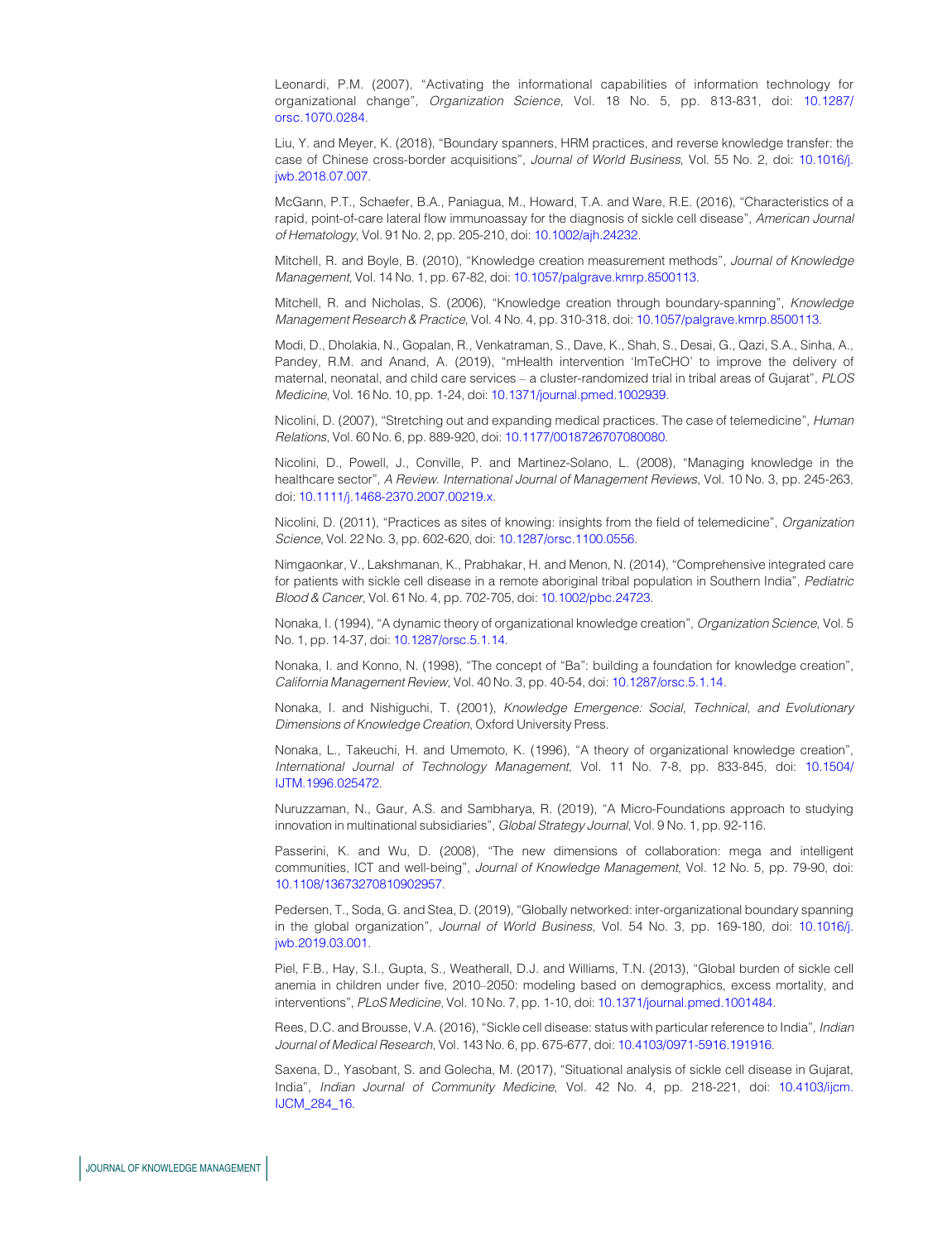Schawartz-Shea, P. and Yanow, D. (2012), *Interpretive Research Design: Concepts and Processes*, NewYork, Routledge.

Schotter, A., Mudambi, R., Doz, Y. and Gaur, A.S. (2017), "Boundary spanning in global organizations", *Journal of Management Studies*, Vol. 54 No. 4, pp. 403-421, doi: 10.1111/joms.12256.

Serjeant, G.R. (2016), "Evolving locally appropriate models of care for Indian sickle cell disease", *Indian Journal of Medical Research*, Vol. 143 No. 4, pp. 405-413, doi: 10.4103/0971-5916.184282.

Sheffield, J. (2008), "Inquiry in health knowledge management", *Journal of Knowledge Management*, Vol. 12 No. 4, pp. 160-172, doi: 10.1108/13673270810884327.

Singh, J.B., Chandwani, R. and Kumar, M. (2018), "Factors affecting web 2.0 adoption: exploring the knowledge sharing and knowledge-seeking aspects in health care professionals", *Journal of Knowledge Management*, Vol. 22 No. 1, pp. 21-43, doi: 10.1108/JKM-08-2016-0320.

Singh, A., DasGupta, M., Simpson, P.M. and Panepinto, J.A. (2019), "Use of the new pediatric PROMIS measures of pain and physical experiences for children with sickle cell disease", *Pediatric Blood & Cancer*, Vol. 66 No. 5, doi: 10.1002/pbc.27633.

Srivastava, S.C. and Shainesh, G. (2015), "Bridging the service divide through digitally enabled service innovations: evidence from Indian health care service providers", *MIS Quarterly*, Vol. 39 No. 1, pp. 245-267, doi: 10.25300/MISQ/2015/39.1.11.

Tewari, S., Brousse, V., Piel, F.B., Menzel, S. and Rees, D.C. (2015), "Environmental determinants of severity in sickle cell disease", *Haematologica*, Vol. 100 No. 9, pp. 1108-1116, doi: 10.3324/ haematol.2014.120030.

Tsoukas, H. and Vladimirou, E. (2001), "What is organizational knowledge", *Journal of Management Studies*, Vol. 38 No. 7, pp. 973-993, doi: 10.1111/1467-6486.00268.

UN Security General (2019), Special edition: progress toward the Sustainable Development Goals, United Nations Economic and Social Council, available at: https://unstats.un.org/sdgs/files/report/2019/ secretary-general-sdg-report-2019–EN.pdf

Venkitachalam, K. and Busch, P. (2012), "Tacit knowledge: review and possible research directions", *Journal of Knowledge Management*, Vol. 16 No. 2, pp. 357-372, doi: 10.1108/13673271211218915.

Von Krogh, G., Nonaka, I. and Rechsteiner, L. (2012), "Leadership in organizational knowledge creation: a review and framework", *Journal of Management Studies*, Vol. 49 No. 1, pp. 240-277, doi: 10.1111/ j.1467-6486.2010.00978.x.

Ware, R.E. (2013), "Is sickle cell anemia a neglected tropical disease?", *PLoS Neglected Tropical Diseases*, Vol. 7 No. 5, pp. 820-830, doi: 10.1371/journal.pntd.0002120.

Watson, T.J. (2011), "Ethnography, reality, and truth: the vital need for studies of 'how things work' in organizations and management", *Journal of Management Studies*, Vol. 48 No. 1, pp. 202-217, doi: 10.1111/j.1467-6486.2010.00979.x.

Yiu, D.W., Lam, L.W., Gaur, A., Lee, S.H. and Wong, C.S. (2018), "Asian relevance, global impact: asian management research entering a new era", *Asia Pacific Journal of Management*, doi: 10.1007/s10490-018- 9606-8.

### Further reading

Abidi, S.S.R. (2001), "Knowledge management in healthcare: toward 'knowledge-driven'decisionsupport services", *International Journal of Medical Informatics*, Vol. 63 Nos 1/2, pp. 5-18.

Bang, A.T., Bang, R.A., Baitule, S.B., Reddy, M.H. and Deshmukh, M.D. (1999), "Effect of home-based neonatal care and management of sepsis on neonatal mortality: field trial in rural India", *The Lancet*, Vol. 354 No. 9194, pp. 1955-1961, doi: 10.1016/S0140-6736(99)03046-9.

World Health Organization (2006), Sickle-cell anemia: Report by the secretariat.

### Corresponding author

Manish Popli can be contacted at: manishp@iimidr.ac.in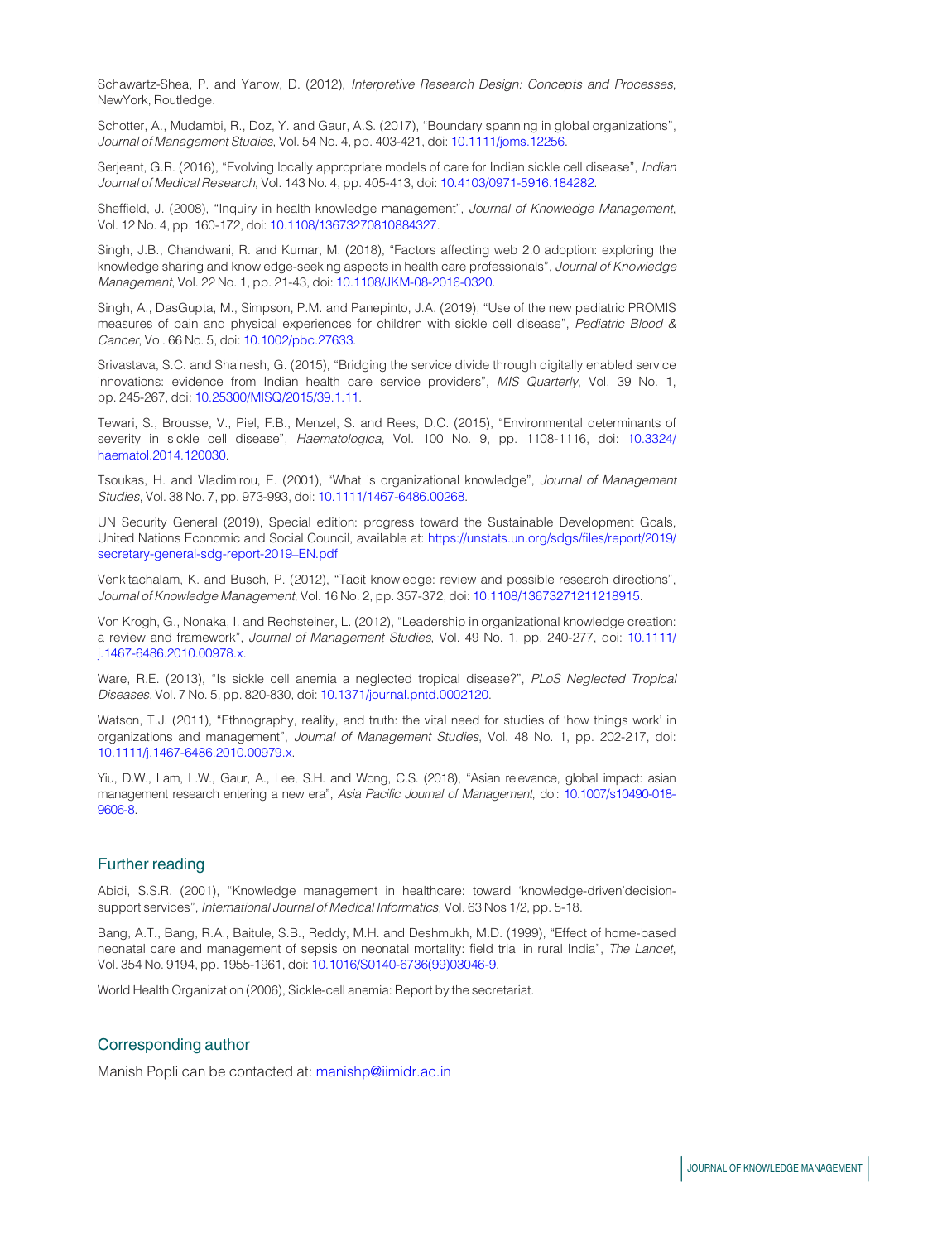# Appendix 1. Flow of the outpatient

| Enrollment after arrival of the patients in the<br>morning                                                                                                                                                                                                                      | Frontline Counsellor enters personal details such as name,<br>father's/Husband's name, detailed geographic location,<br>contact number in the sickle cell App. Historical description<br>like first date of registration, patient history with the disease<br>are noted which signify formal care seeking                                                                                          |
|---------------------------------------------------------------------------------------------------------------------------------------------------------------------------------------------------------------------------------------------------------------------------------|----------------------------------------------------------------------------------------------------------------------------------------------------------------------------------------------------------------------------------------------------------------------------------------------------------------------------------------------------------------------------------------------------|
| Collective viewing of the sickle cell videos by<br>the group of patients and their family                                                                                                                                                                                       | The videos portray a number of issues in sickle cell such as<br>explaining the clinical meaning of sickle, its biological-<br>genetic basis, distribution in communities, types, symptoms,<br>crisis, and also display animated blood particle shapes and<br>movement etc.                                                                                                                         |
| Measurement of<br>vital<br>parameters<br>and<br>recording the clinical history by the counsellor                                                                                                                                                                                | Frontline counsellor monitors vital parameters and records<br>history after the last visit. This includes information on<br>crisis like events since last visit/year, number of<br>hospitalizations, and required blood transfusion among<br>others.                                                                                                                                               |
| Referral for diagnosis screening by the<br>counsellor<br>This referral is significant addition to the frontline<br>counsellor routine work as she can refer to<br>diagnostic screening on her own in the app and<br>make a decision based on previous history of the<br>patient | Frontline counsellor records hemoglobin level<br>measurement to understand the present anemic condition,<br>measures the sickling condition by using high performance<br>liquid chromatography (HPLC) screening. The liver profile<br>shows the effect of medications on the patient.                                                                                                              |
| After diagnosis, frontline counsellor explains<br>the meaning of the reports to the patients                                                                                                                                                                                    | Frontline counsellor translates the meaning of the Hb levels,<br>extent of sickling shown as peaks in the HPLC records to the<br>patients. Further, she attempts to link the experience of pain<br>and discomfort with the reports. She often reminds the<br>patients to attend the disease-related signals.                                                                                       |
| Consulting and physical examination by the<br>expert physician. Frontline counsellor is<br>present during the consulting and examination                                                                                                                                        | Expert Physician asks the various question regarding physical<br>activity level of the patients, elaborate pain episode<br>correlation with climatic condition like rain etc., stress<br>understanding symptoms and counsel on marriage relating<br>queries of the parents/guardian among others. Finally, the<br>medicines are prescribed.                                                        |
| Frontline counsellor explains the dosage and<br>reminds the patient about the next scheduled<br>visit                                                                                                                                                                           | Frontline counsellor explains the dosage to the patients and<br>the accompanying family members. This is a very important<br>step in the engagement. The medicine is referred by their<br>color and linked to the symptoms like fever, pain, crisis<br>experience among others. Frontline counsellor reasserts the<br>conversation happened throughout the day and reminds for<br>next visit date. |